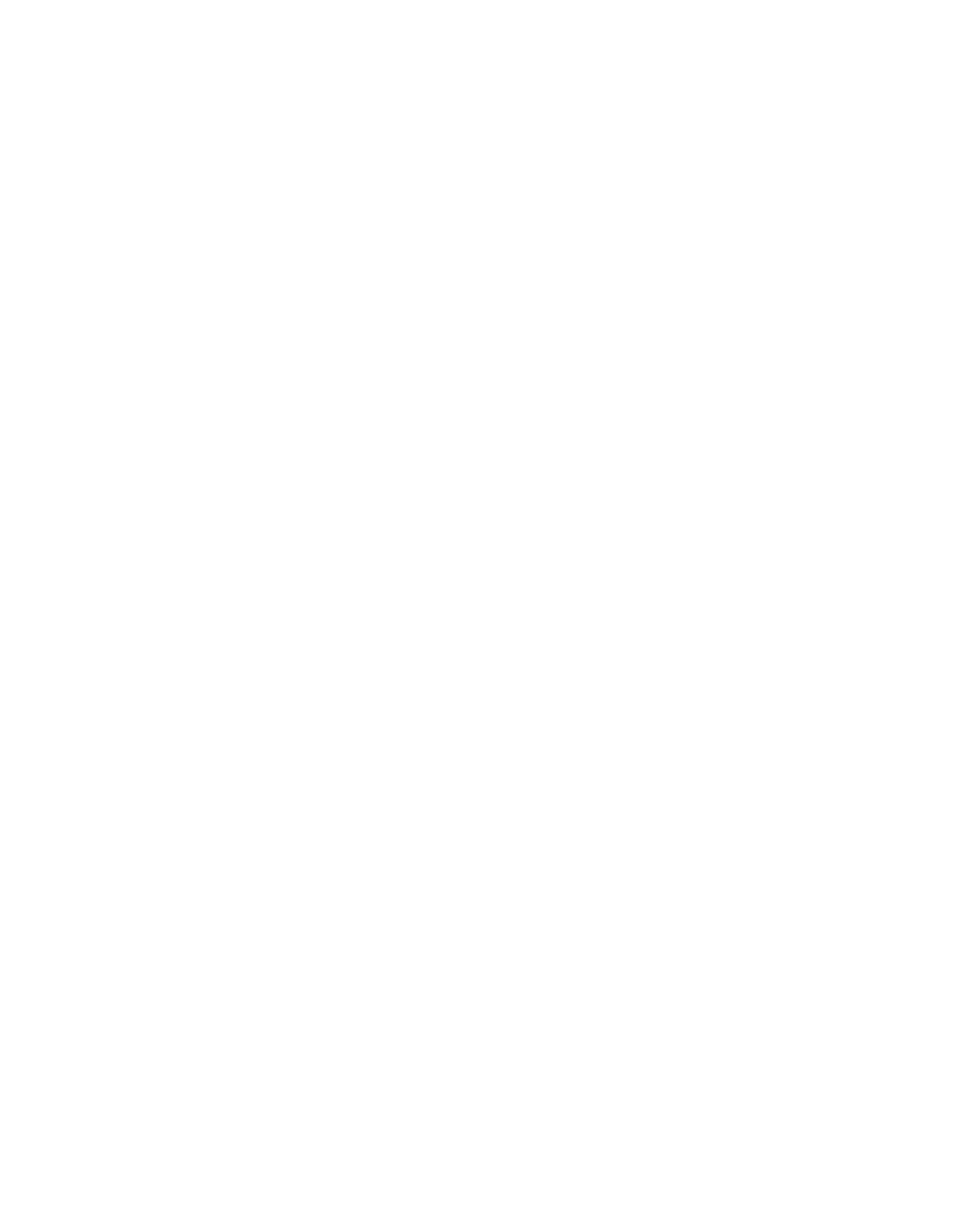# **Full Service Partnership (FSP) Outcomes**

# Findings from 2020-2021 Fiscal Year

Manxi Yang, MPP

*San Mateo County Behavioral Health and Recovery Services*

**April 2022**



**AIR® Headquarters** 1400 Crystal Drive, 10th Floor Arlington, VA 22202-3289 +1.202.403.5000 | **AIR.ORG**

Notice of Trademark: "American Institutes for Research" and "AIR" are registered trademarks. All other brand, product, or company names are trademarks or registered trademarks of their respective owners.

Copyright © 2022 American Institutes for Research®. All rights reserved. No part of this publication may be reproduced, distributed, or transmitted in any form or by any means, including photocopying, recording, website display, or other electronic or mechanical methods, without the prior written permission of the American Institutes for Research. For permission requests, please use the Contact Us form o[n AIR.ORG.](http://www.air.org/)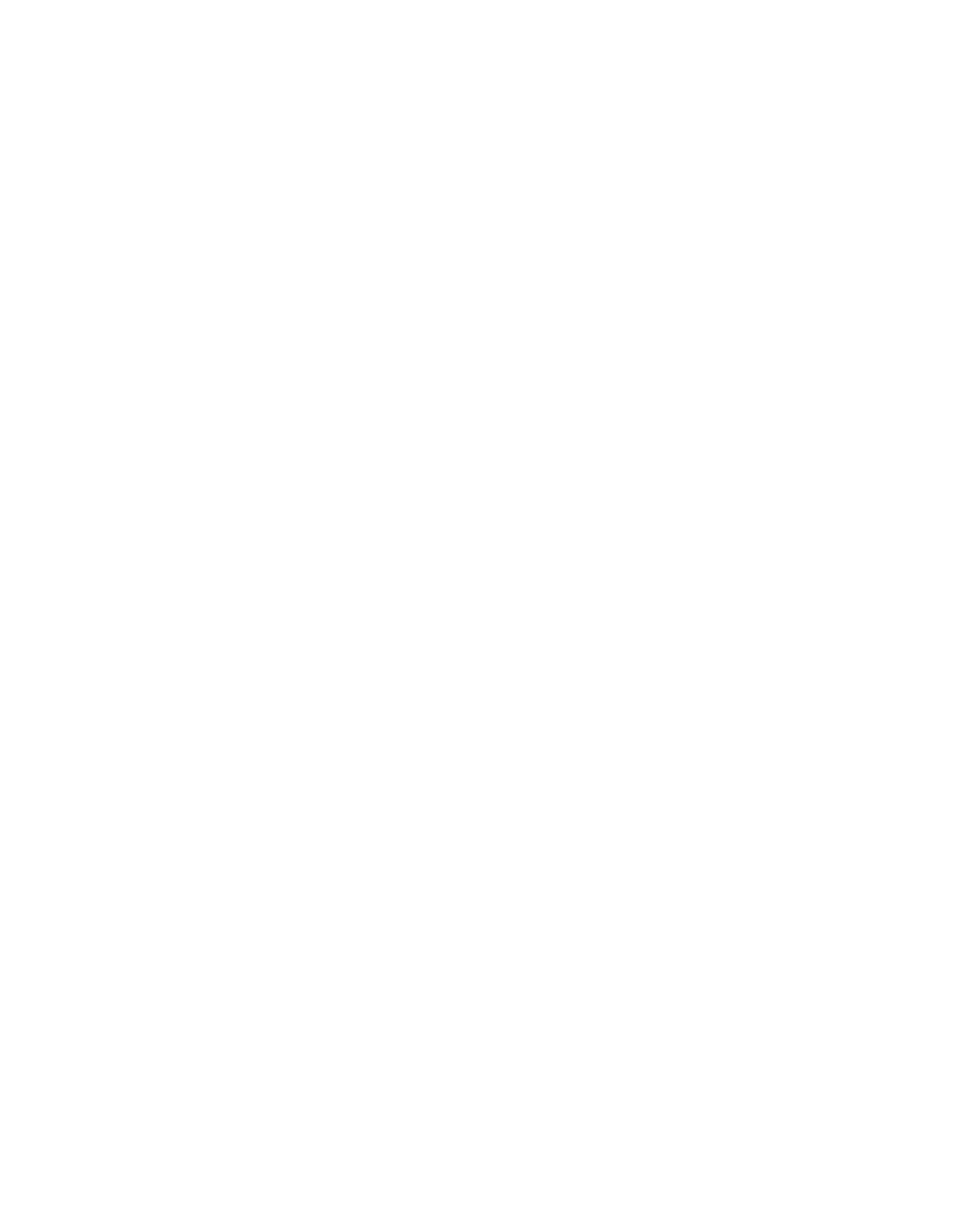# **Contents**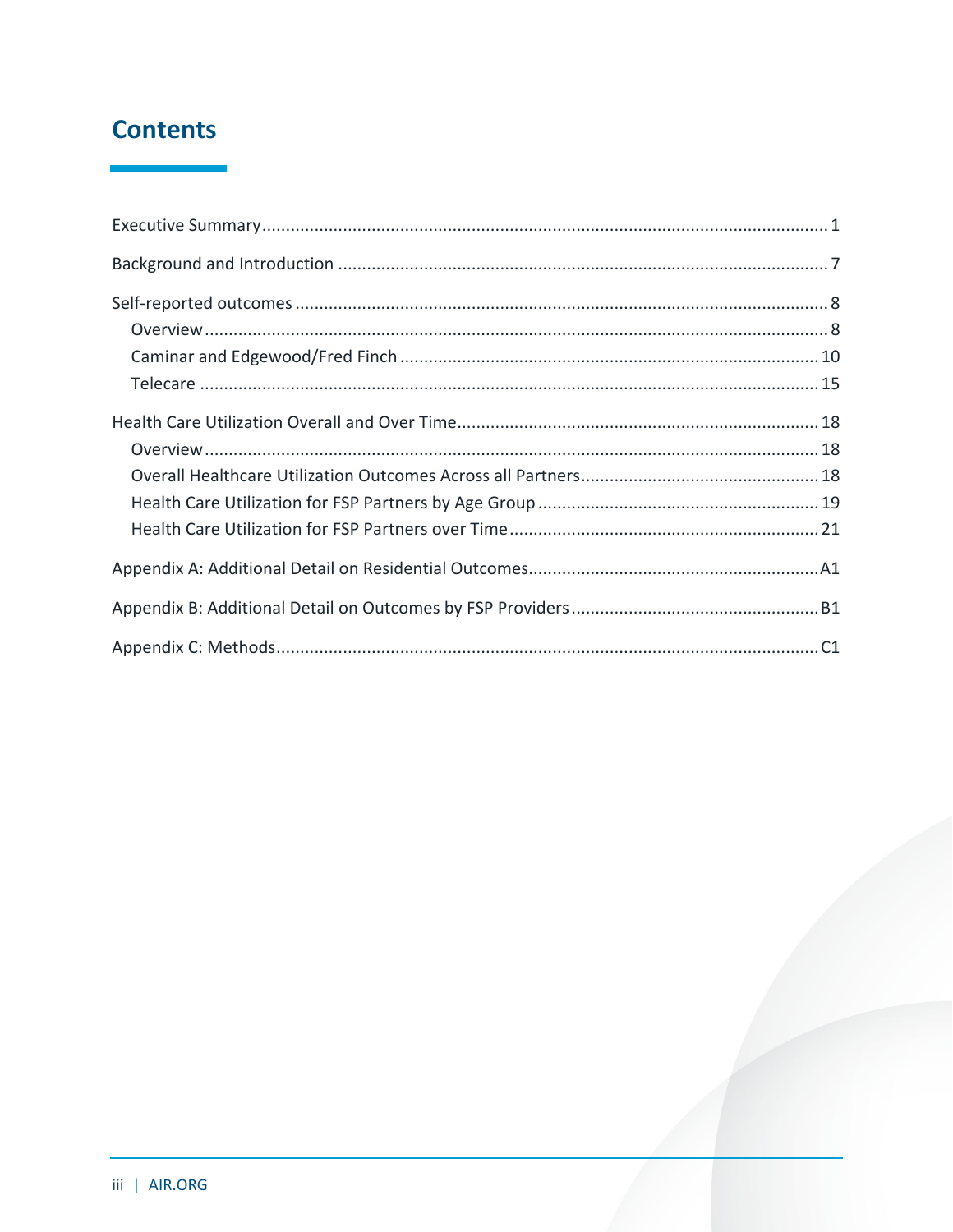# **Exhibits**

| Exhibit 1. Percent Change in Outcomes by Age Group, Year before FSP Compared with        |
|------------------------------------------------------------------------------------------|
| Exhibit 2. Overall and Range of Improvement across Years on Health Utilization           |
| Exhibit 3. Percent Change in Outcomes among Telecare partners, Year before FSP           |
| Exhibit 4. Outcomes for Adult Partners Completing One Year with FSP (n = 113)  10        |
| Exhibit 5: Outcomes for Older Adult Partners Completing One Year with FSP (n = 19) 11    |
| Exhibit 6: Outcomes for Child Partners Completing One Year with FSP (n = 201)  12        |
| Exhibit 7: School Outcomes for Child Partners Completing One Year with FSP (n = 201) 12  |
| Exhibit 8: Outcomes for TAY Partners Completing One Year with FSP (n = 250) 13           |
| Exhibit 9: School Outcomes for TAY Partners Completing One Year with FSP (n = 250)  14   |
|                                                                                          |
| Exhibit 11: Outcomes for Telecare Partners Completing One Year with FSP (n = 40)  16     |
| Exhibit 12: Emergency Outcomes as a Function of Residential Setting among Telecare       |
| Exhibit 13: FSP Partners Have Significantly Improved Hospitalization Outcomes (n=816) 19 |
| Exhibit 14: Hospitalization and PES Outcomes for Adult Partners Completing One Year      |
| Exhibit 15: Hospitalization and PES Outcomes for Older Adult Partners Completing One     |
| Exhibit 16: Hospitalization and PES Outcomes for Child Partners Completing One Year      |
| Exhibit 17: Hospitalization and PES Outcomes for TAY Partners Completing One Year        |
| Exhibit 18: Percent of Partners with Any Hospitalization by FSP enrollment year.  22     |
|                                                                                          |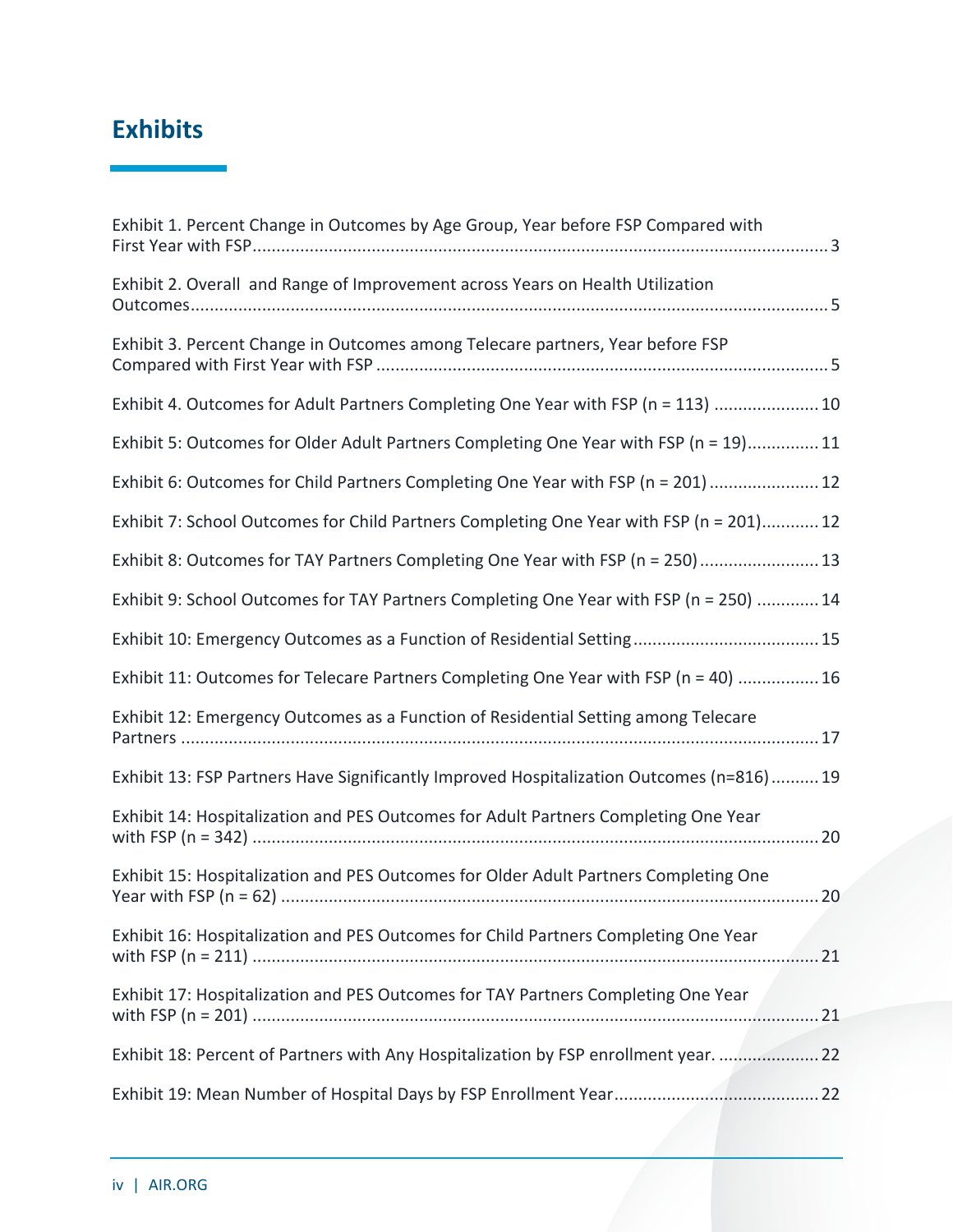| Exhibit 20: Percent of Partners with any PES Event by FSP Enrollment Year 23                                                                                                 |
|------------------------------------------------------------------------------------------------------------------------------------------------------------------------------|
|                                                                                                                                                                              |
| Exhibit A1: Percentage of Caminar Partners Completing 1 year in the FSP Program Who<br>Lived in A Residential Settings for Any Time During the Study Period (n = 175)        |
| Exhibit A2: Percentage of Edgewood/Fred Finch Partners Completing 1 year in the FSP<br>Program Who Lived in A Residential Settings for Any Time During the Study Period (n = |
| Exhibit A3: Percentage of Telecare Partners Completing 1 year in the FSP Program Who<br>Lived in A Residential Settings for Any Time During the Study Period (n = 40)        |
| Exhibit B1. Percent of Caminar Partners with Outcome Events by Year and Percent<br>Change in Prevalence of Outcome Events (Year before FSP vs. the first year of FSP         |
| Exhibit B2. Percent of Telecare Partners with Outcome Events by Year and Percent<br>Change in Prevalence of Outcome Events (Year before FSP vs. the first year of FSP        |
| Exhibit B3. Percent of Edgewood/Fred Finch Partners with Outcome Events by Year and<br>Percent Change in Prevalence of Outcome Events (Year before FSP vs. the first year of |
|                                                                                                                                                                              |
| Exhibit C2: Residential Setting Categories and Corresponding Classification Values used                                                                                      |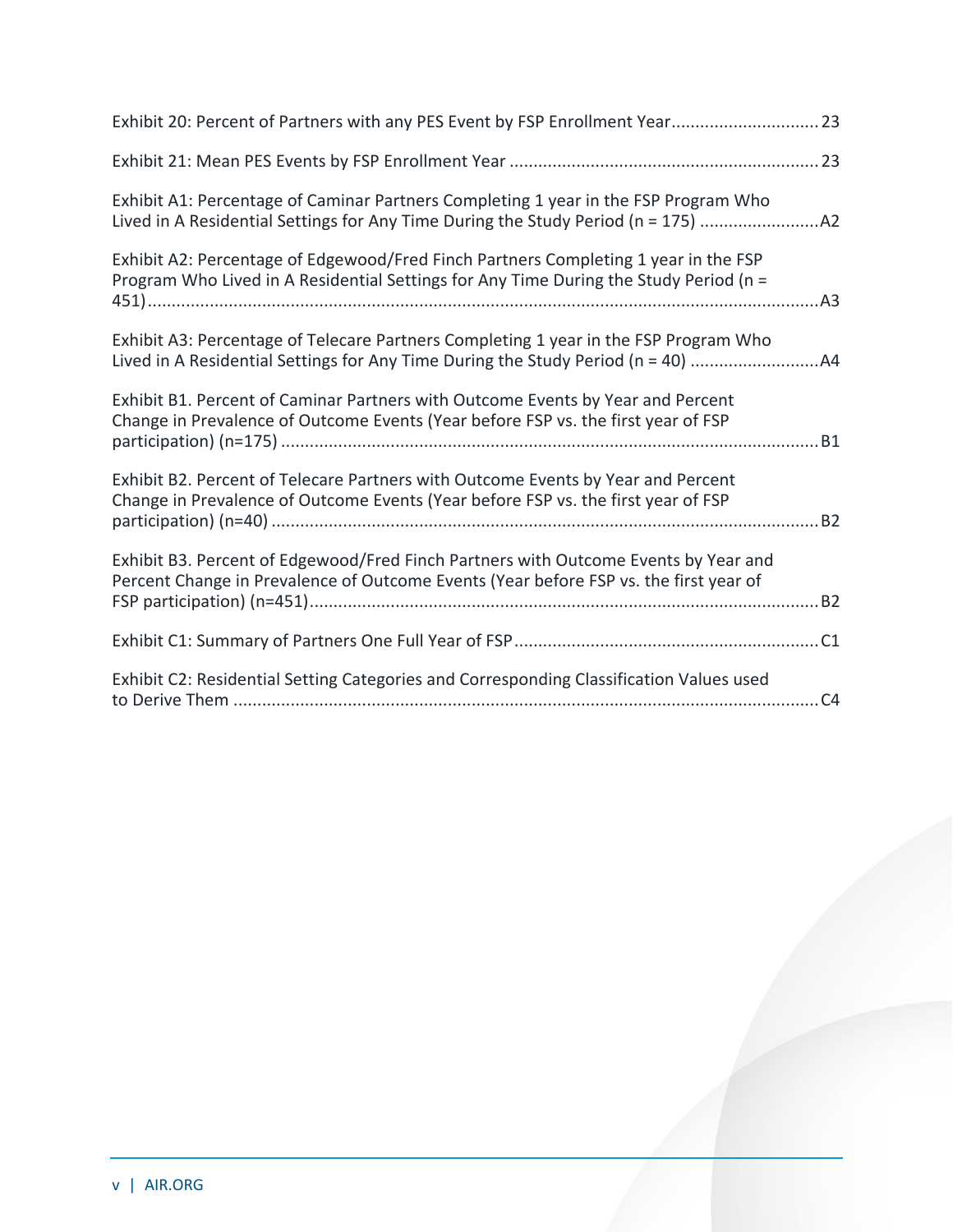# <span id="page-7-0"></span>**Executive Summary**

Full Service Partnerships (FSPs) are a set of enhanced, integrated services administered through San Mateo County contracted providers to assist individuals with mental and behavioral health challenges. The American Institutes for Research (AIR) is working with San Mateo County ("the County") to understand how enrollment in FSP promotes resilience and improves health outcomes of individuals served. Two data sources are used for this report: (1) self-reported survey data are collected by providers from FSP clients, (hereafter, "partners'") and (2) electronic health records (EHR) obtained through the County's Avatar system. In the County there are currently four comprehensive FSP providers: Edgewood Center and Fred Finch Youth Center (hereafter, Edgewood/Fred Finch)<sup>[1](#page-7-1)</sup> serving children, youth, and transition age youth; and Caminar and Telecare serving adults and older adults. *This year's report includes data from all FSP providers but only included Telecare data from December 2018 to June 2021. Telecare changed its EHR system for the FSP program data and is having technical difficulties providing the data prior to the change of the EHR system. Due to this change, we report data from Telecare separately.* 

Exhibit 1 presents outcomes for child (16 years and below), transitional age youth (TAY) (16-25 years), adult (25 to 59 years), and older adult (60 years and older) clients (hereafter referred to as "partners") of the Full Service Partnership (FSP) program in the County. In some cases, the EHR data will have a larger sample size than the survey data, as partners did not always complete the program surveys. Survey data presented in Exhibit 1 is obtained only from Edgewood/Fred Finch and Caminar. Due to changes in the reporting systems for Telecare, their data is provided in Exhibit 3.

For all outcomes, we compared the year just prior to enrollment in a FSP and the first year enrolled in FSP. Red (and bold) font in Exhibit 1 indicates percent change that was not favorable (e.g., worse academic grades for children and TAY partners; 4 out of 32 outcomes). Percent improvement is the change in the number of partners with the outcome of interest (e.g., homelessness, incarceration, employment) in the year after joining FSP relative to the year prior to participating in FSP. For example, the number of adult partners experiencing homelessness changed from 46 before FSP enrollment to 34 in the first year following FSP enrollment, a 26% improvement. We first provide self-reported and EHR outcomes for adults and older adults followed by child and TAY partners.

<span id="page-7-1"></span><sup>&</sup>lt;sup>1</sup> The self-reported data from Edgewood Center and Fred Finch Youth Center is combined into one dataset, therefore, we refer to both centers as Edgewood/Fred Finch in this report to be consistent with the data.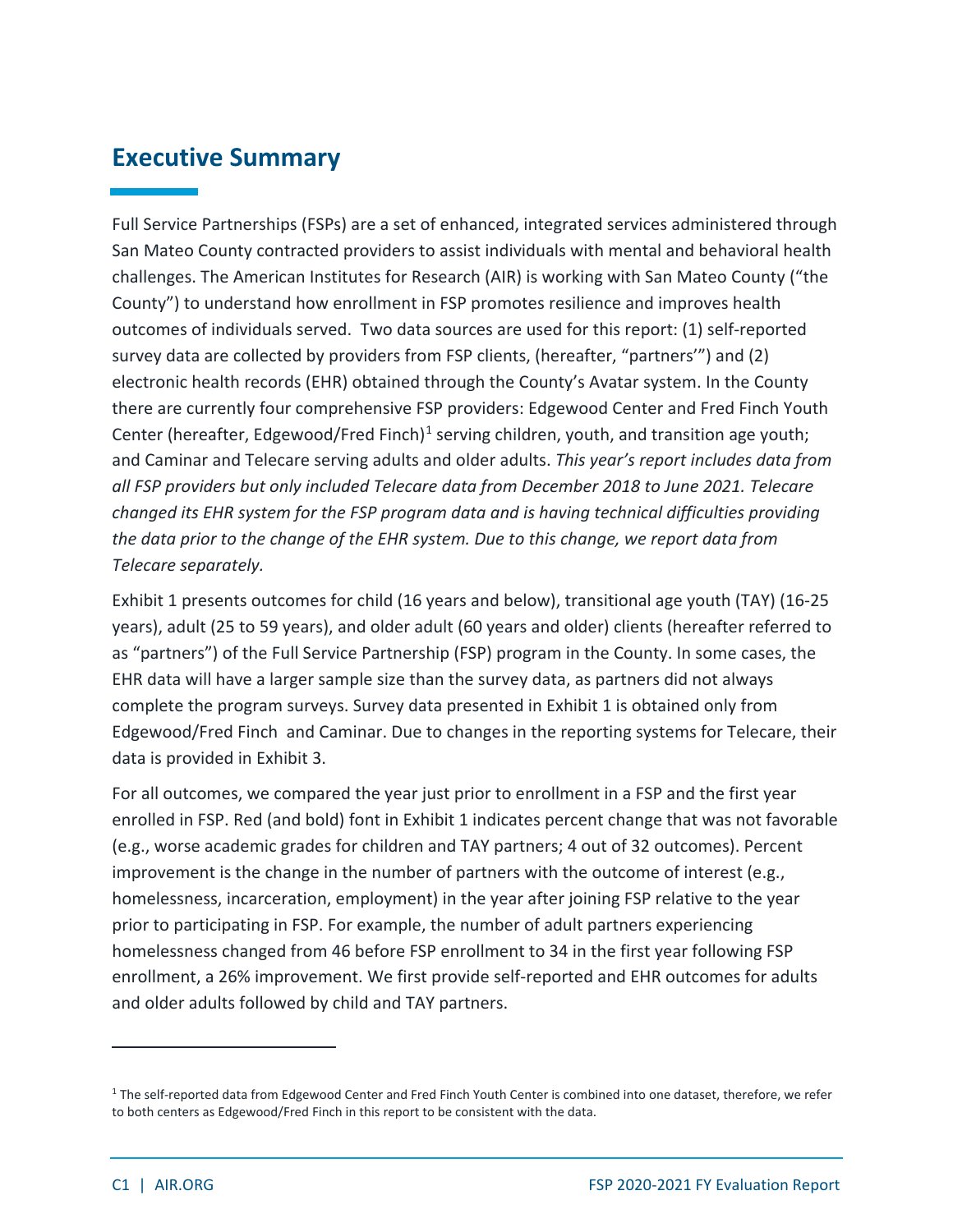**Self-reported outcomes for adults and older adults:** For adults and older adults, the majority of self-reported outcomes improved from the year prior to enrollment to the first year enrolled in a FSP.

- 10 out of 16 outcomes improved for both adult and older adult partners, including fewer partners experiencing homelessness, arrests, mental health emergencies, physical health emergencies, and active substance use disorders.
- Three outcomes only improved for adult partners, including fewer detentions or incarcerations, more employment, and more partners reporting substance use disorder treatment, which may indicate that the integrated care and case management services offered through FSP connected adult partners with needed care. There was no change on detention or incarceration for older adults, however, when looking at arrests, fewer older adult partners reported being arrested from the year prior to the first year during FSP enrollment. Also, older adults did not report changes on employment, which may be because they mostly are not in workforce. One outcome worsened for older adult partners: fewer partners reported receiving substance use disorder treatment.

**Healthcare utilization (EHR data) for adults and older adults:** For adult and older adult partners, we detected statistically significant changes in outcomes from the year before FSP compared to the first year in FSP for all healthcare utilization outcomes. Compared to the year before joining a FSP, there was a:

- Decrease in the percent of partners with any hospitalization
- Decrease in mean hospital days per partner
- Decrease in percent of partners using any psychiatric emergency services (PES), and
- Decrease in mean PES event per partner

**Self-reported outcomes for child and TAY partners:** Similar trends are seen for child and TAY partners where most of the self-reported outcomes improved from the year prior to enrollment to the first year enrolled in a FSP.

- 10 out of 16 outcomes improved for both child and TAY partners, including reduced homelessness, arrests, mental and physical health emergencies, and school suspensions.
- Two outcomes only improved for TAY partners, including fewer detentions or incarcerations and increased school attendance. Detention or incarceration did not change for child partners. However, for child partners, when looking at arrests, there were significant decreases between the year prior to FSP and the first year after FSP enrollment (62 in the year just prior compared to 10 in the first year with FSP).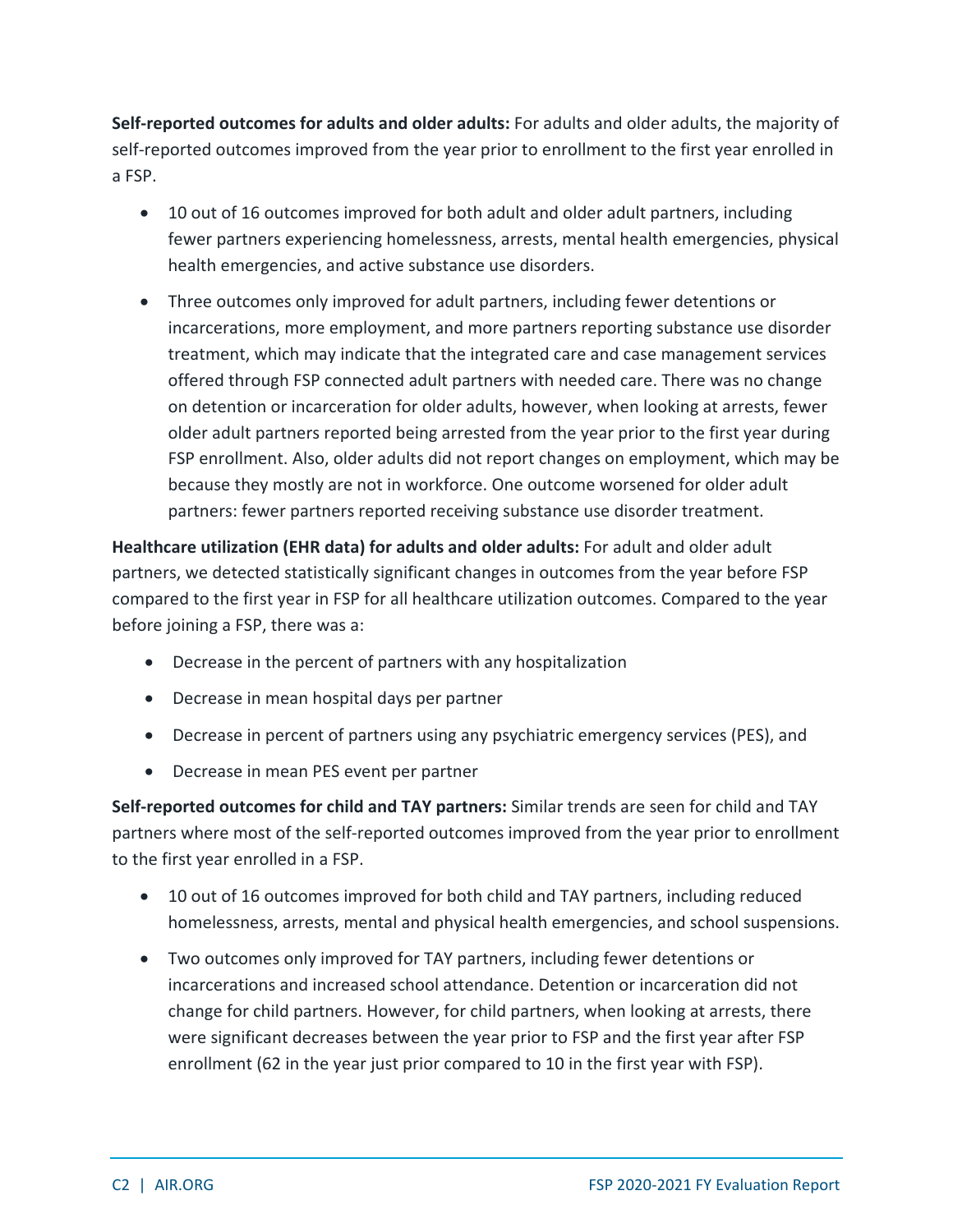• Three outcomes worsened for child or TAY partners. Child and TAY partners reported decreased academic grades during the first year after enrolling in a FSP program. Child partners also reported decreased attendance after enrollment.

**Healthcare utilization (EHR data) for child and TAY partners:** For child and TAY partners, we detected statistically significant changes in outcomes from the year before FSP compared to the first year in FSP for all healthcare utilization outcomes. Compared to the year before joining a FSP, there was a:

- Decrease in the percent of partners with any hospitalization
- Decrease in mean hospital days per partner
- Decrease in percent of partners using any psychiatric emergency services (PES), and
- Decrease in mean PES event per partner

### <span id="page-9-0"></span>**Exhibit 1. Percent Change in Outcomes by Age Group, Year before FSP Compared with First Year with FSP**

| <b>FSP Outcomes</b><br><b>Self-reported Outcomes</b> | <b>Adult</b><br>(25 to 59 years)<br>$N = 113$ |          |        | <b>Older adult</b><br>(60 years & older)<br>$N = 19$ |          |         |
|------------------------------------------------------|-----------------------------------------------|----------|--------|------------------------------------------------------|----------|---------|
|                                                      | Yr before                                     | Yr after | change | Yr before                                            | Yr after | change  |
| <b>Homelessness</b>                                  | 46 (41%)                                      | 34 (30%) | $-26%$ | 3(16%)                                               | 1(5%)    | $-67%$  |
| <b>Detention or Incarceration</b>                    | 35 (31%)                                      | 22 (19%) | $-37%$ | 2(11%)                                               | 2(11%)   | 0%      |
| <b>Employment</b>                                    | $0(0\%)$                                      | 3(3%)    | N/A    | $0(0\%)$                                             | $0(0\%)$ | N/A     |
| <b>Arrests</b>                                       | 24 (21%)                                      | 4(4%)    | $-83%$ | 2(11%)                                               | $0(0\%)$ | $-100%$ |
| <b>Mental Health Emerg.</b>                          | 84 (74%)                                      | 29 (26%) | $-65%$ | 10 (53%)                                             | 2(11%)   | $-80%$  |
| <b>Physical Health Emerg.</b>                        | 49 (43%)                                      | 17 (15%) | $-65%$ | 6(32%)                                               | 3(16%)   | $-50%$  |
| <b>Active S.U. Disorder</b>                          | 60 (53%)                                      | 55 (49%) | $-8%$  | 4(21%)                                               | 3(16%)   | $-25%$  |
| S.U. Treatment                                       | 27 (24%)                                      | 33 (29%) | 22%    | 3(16%)                                               | 2(11%)   | $-67%$  |
| <b>Healthcare Utilization</b><br>(EHR data)          | <b>Adult</b><br>(25 to 59 years)<br>$N = 342$ |          |        | <b>Older adult</b><br>(60 years & older)<br>$N = 62$ |          |         |
|                                                      | Yr before                                     | Yr after | change | Yr before                                            | Yr after | change  |
| Hospitalization                                      | 122 (36%)                                     | 56 (16%) | $-54%$ | 18 (29%)                                             | 12 (19%) | $-33%$  |
| <b>Hospital Days per partner</b>                     | 12.1                                          | 4.2      | $-66%$ | 10.5                                                 | 5.5      | $-48%$  |
| <b>PES</b>                                           | 184 (54%)                                     | 133(39%) | $-28%$ | 25 (40%)                                             | 15 (24%) | $-40%$  |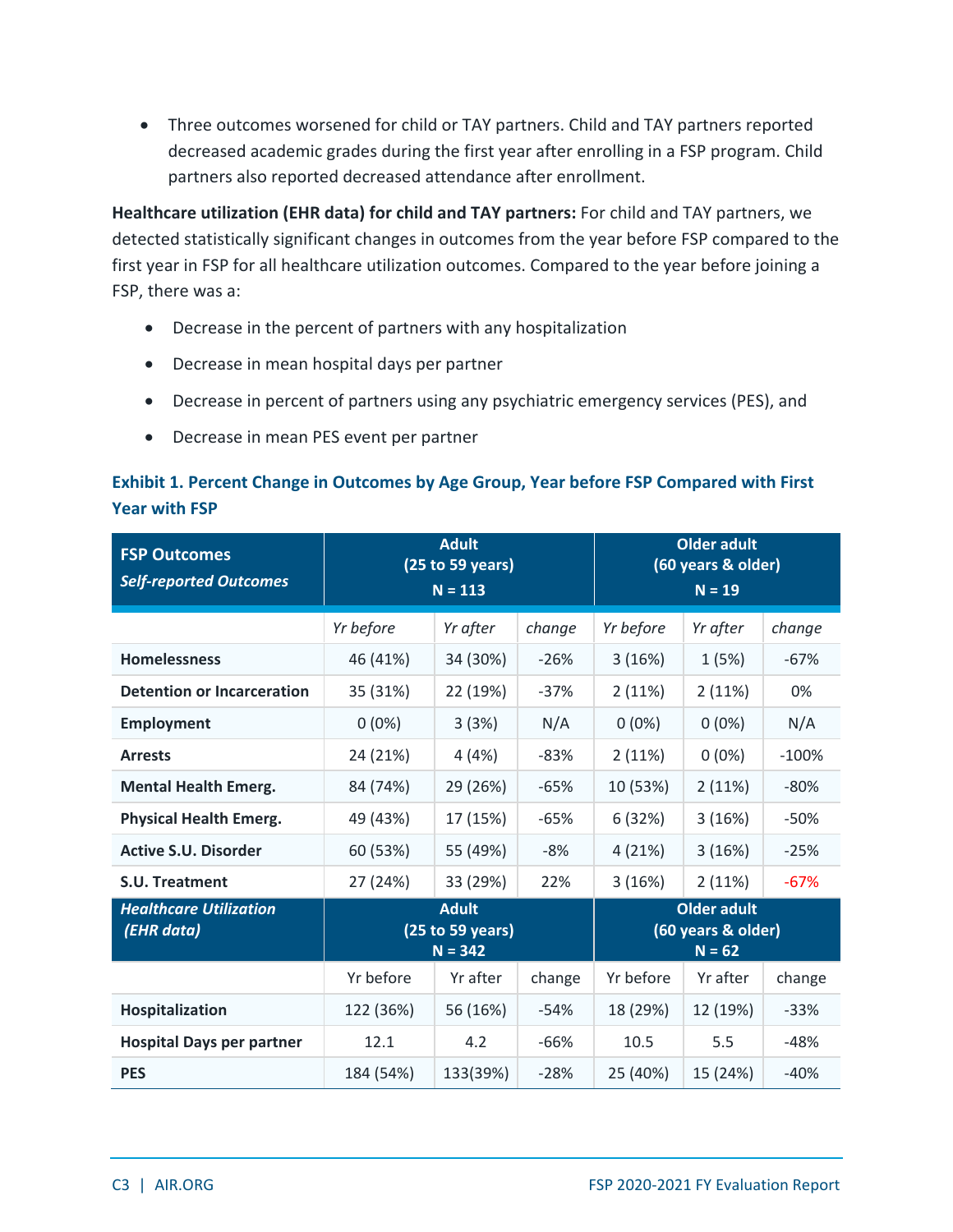| <b>PES Event per partner</b>                         | 1.7                                                 | 1.0                | $-38%$ | 1.1                                         | 0.6      | $-49%$                                      |  |
|------------------------------------------------------|-----------------------------------------------------|--------------------|--------|---------------------------------------------|----------|---------------------------------------------|--|
| <b>FSP Outcomes</b><br><b>Self-reported Outcomes</b> | <b>Child</b><br>(16 years and younger)<br>$N = 201$ |                    |        |                                             |          | <b>TAY</b><br>(17 to 25 years)<br>$N = 250$ |  |
|                                                      | Yr before                                           | Yr after<br>change |        | Yr before                                   | Yr after | change                                      |  |
| <b>Homelessness</b>                                  | 9(4%)                                               | 6(4%)              | $-33%$ | 33 (13%)                                    | 32 (13%) | $-3%$                                       |  |
| <b>Detention or Incarceration</b>                    | 29 (14%)                                            | 29 (14%)           | 0%     | 38 (15%)                                    | 32 (13%) | $-16%$                                      |  |
| <b>Arrests</b>                                       | 62 (31%)                                            | 10 (5%)            | $-84%$ | 119 (48%)                                   | 20 (8%)  | $-83%$                                      |  |
| <b>Mental Health Emerg.</b>                          | 69 (34%)                                            | 8(4%)              | $-88%$ | 114 (46%)                                   | 25 (10%) | $-78%$                                      |  |
| <b>Physical Health Emerg.</b>                        | 14 (7%)                                             | 1(0%)              | $-93%$ | 55 (22%)                                    | 5(2%)    | $-91%$                                      |  |
| <b>Suspension</b>                                    | 44 (22%)                                            | 20 (10%)           | $-55%$ | 24 (10%)                                    | 5(2%)    | $-79%$                                      |  |
| Grade                                                | 3.39                                                | 3.06               | $-10%$ | 3.21                                        | 3.15     | $-2%$                                       |  |
| <b>Attendance</b>                                    | 2.20                                                | 1.95               | $-11%$ | 2.40                                        | 2.48     | 3%                                          |  |
| <b>Healthcare Utilization</b><br>(EHR data)          | <b>Child</b><br>(16 years and younger)<br>$N = 211$ |                    |        | <b>TAY</b><br>(17 to 25 years)<br>$N = 201$ |          |                                             |  |
|                                                      | Yr before                                           | Yr after           | change | Yr before                                   | Yr after | change                                      |  |
| <b>Hospitalization (N)</b>                           | 10 (5%)                                             | 3(1%)              | $-70%$ | 26 (13%)                                    | 16 (8%)  | $-38%$                                      |  |
| <b>Hospital Days per partner</b>                     | 1.3                                                 | 0.1                | $-91%$ | 5.1                                         | 2.2      | $-57%$                                      |  |
| PES (N)                                              | 51 (24%)                                            | 22 (10%)           | $-57%$ | 87 (43%)                                    | 54 (27%) | $-38%$                                      |  |
| <b>PES Event per partner</b>                         | 0.5                                                 | 0.2                | $-56%$ | 1.1                                         | 0.7      | $-31%$                                      |  |

*Note.* Exhibit 1 above indicates the change in the number of partners with outcome of interest, comparing the year just prior to FSP with the first year on FSP. Counts are presented in Exhibit 1 to indicate the number of partners with outcome of interest and percentages are presented in the parenthesis. For example, in Yr before, there were 46 adults that experienced homelessness, which is 41% of all 113 adults, then in the Yr after, there were 34 adults, which is 30% of all adults that experienced homelessness. Percent change in ratings indicates the change in the average rating for the first year on the program as compared to the year just prior to FSP. For selfreported outcomes, there are only 19 older adult partners, therefore, caution is needed when interpreting the results with small sample size. The percent difference with employment is reported as N/A because the percent of partners with employment was 0% in the Yr before (from 0% to 0% or 0% to 3%)). Thus, the denominator is 0. Red (and bold) font indicates outcomes that worsened, such as lower school attendance for child partners or lower grades for child and TAY partners.

When looking at healthcare utilization outcomes across years for all cohorts, the reductions are consistently observed over the years since the inception of the FSP program. There are 816 partners who joined the FSP program since 2006 and have health utilization data in the EHR. Among these partners, we looked at their change in outcomes between the first year of FSP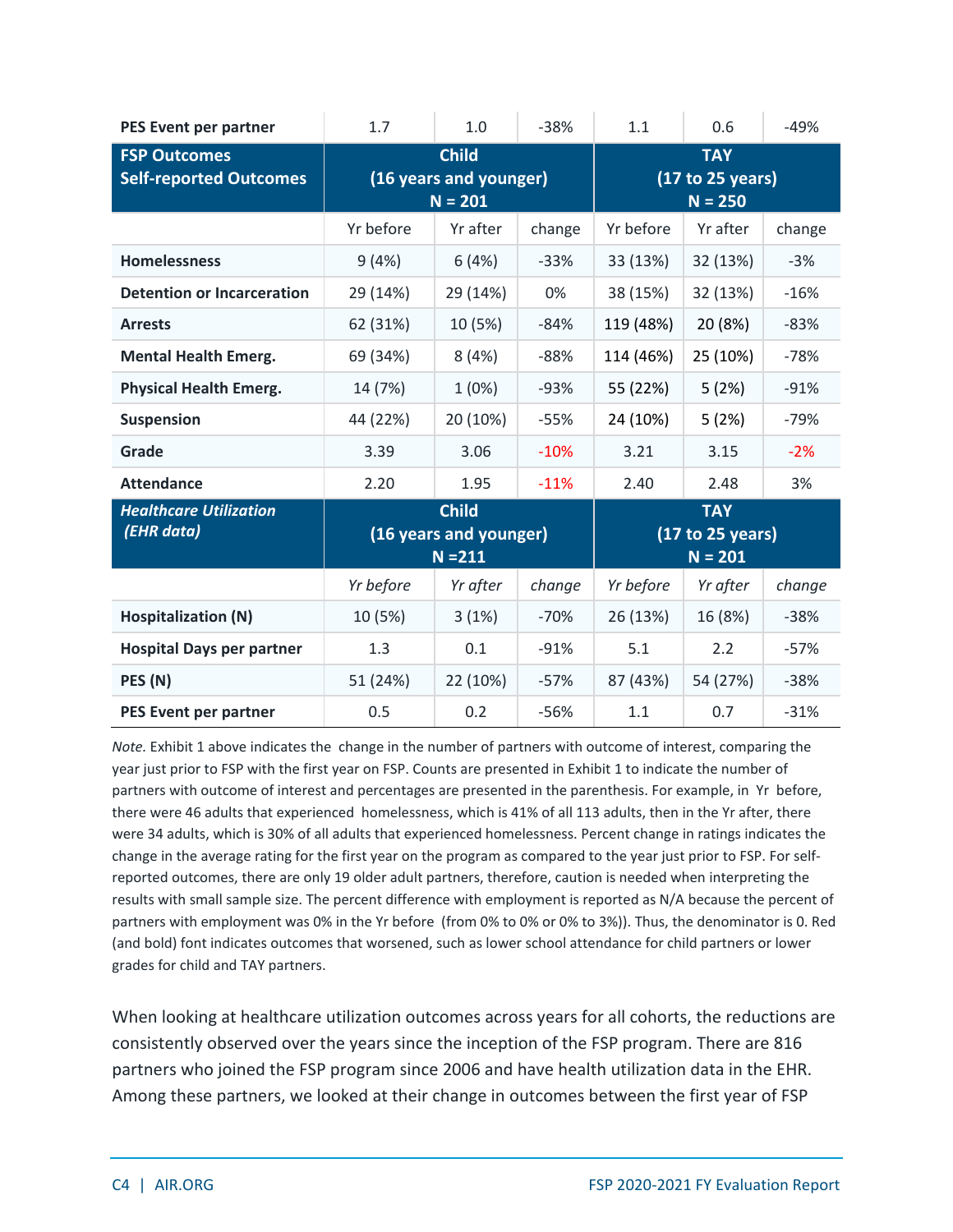and the year prior to FSP. As shown in Exhibit 2, we calculated the overall improvement as the mean change across all 816 partners for people who joined FSP from 2006 to 2020. Then we present the range of improvement, which is the lowest to the highest improvement across years.

| <b>Health Utilization</b><br>Outcomes*          | <b>Overall Improvement</b> | Range<br>(Partnerships Beginning 2006)<br>$-2020$ |
|-------------------------------------------------|----------------------------|---------------------------------------------------|
| Healthcare Use (EHR data, N= 816)               |                            |                                                   |
| <b>Partners with</b><br><b>Hospitalizations</b> | 51%                        | $17\% - 75\%$                                     |
| <b>Mean Hospital Days</b>                       | 63%                        | $(7%) - 87%$                                      |
| <b>Partners with PES</b>                        | 35%                        | $12\% - 60\%$                                     |
| <b>Mean PES Events</b>                          | 39%                        | $9\% - 68\%$                                      |

#### <span id="page-11-0"></span>**Exhibit 2. Overall and Range of Improvement across Years on Health Utilization Outcomes**

\* These outcomes are presented overall for all clients as well as by year of partnership; the range presented is from the lowest to highest percent changes among the calendar years (2006-2021).

Telecare changed its electronic healthcare record (EHR) system on December 1, 2018, and was only able to provide the data after the conversion date due to data reliability issues. Due to the incompleteness of the Telecare data, we conducted a separate analysis for Telecare. There are 40 partners in the Telecare survey data who have completed at least a year of the FSP as of June 30, 2021. Our analysis combined all age groups for this separate analysis because of the small sample size. Exhibit 3 shows improvements for Telecare partners on homelessness, incarceration, arrests, physical health emergencies, and active substance use disorder. The Telecare partners did not have improvements on employment, more frequently reported having mental health emergencies, and fewer reported having substance use disorder treatments.

#### <span id="page-11-1"></span>**Exhibit 3. Percent Change in Outcomes among Telecare partners, Year before FSP Compared with First Year with FSP**

| <b>FSP Outcomes</b><br><b>Self-reported Outcomes</b> | <b>Everyone</b><br>$N = 40$ |          |         |  |  |
|------------------------------------------------------|-----------------------------|----------|---------|--|--|
|                                                      | Yr before                   | Yr after | change  |  |  |
| <b>Homelessness</b>                                  | 9(23%)                      | 6(15%)   | $-33%$  |  |  |
| <b>Detention or Incarceration</b>                    | 1(3%)                       | $0(0\%)$ | $-100%$ |  |  |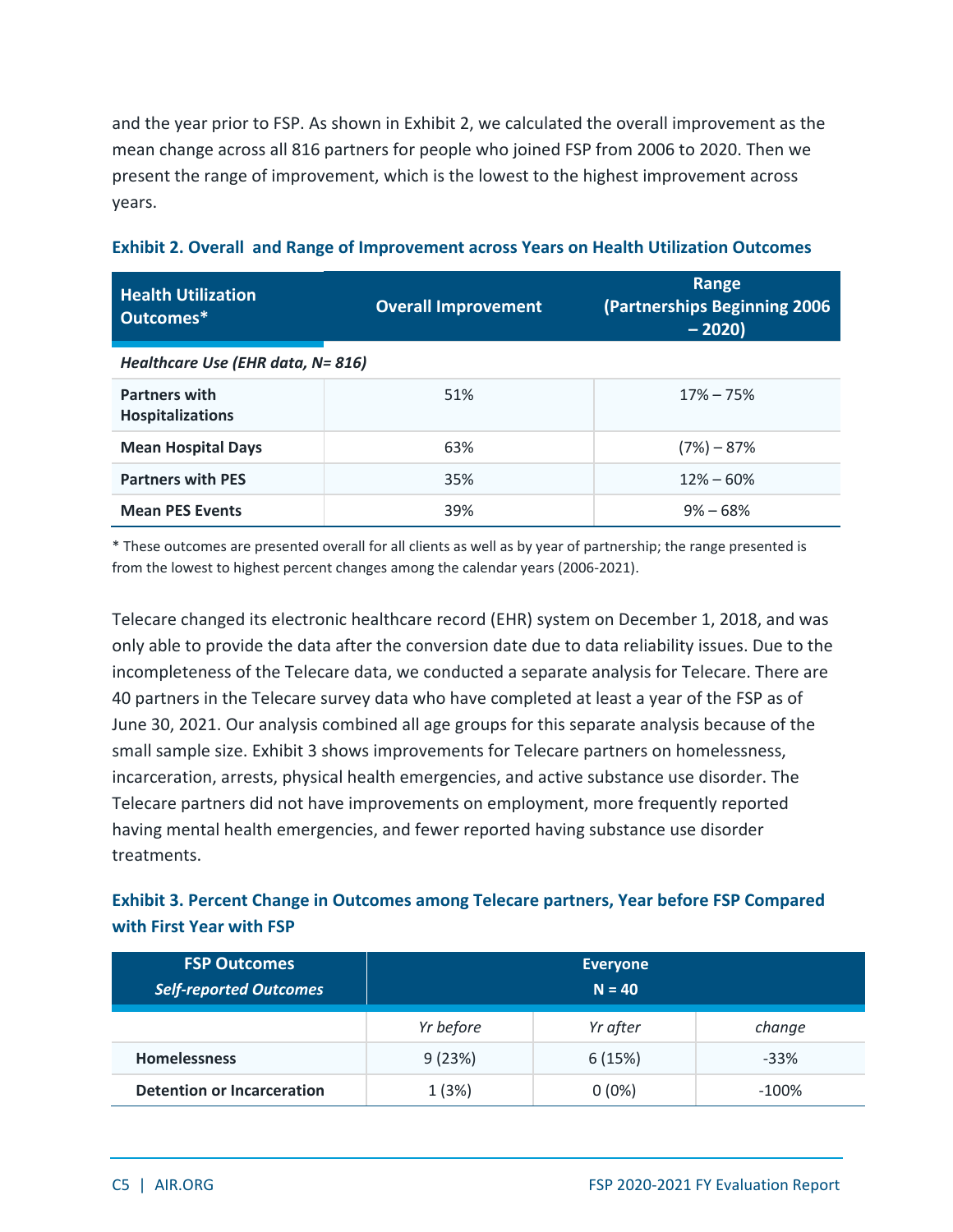| <b>Employment</b>             | $0(0\%)$ | $0(0\%)$ | N/A     |
|-------------------------------|----------|----------|---------|
| <b>Arrests</b>                | 6(15%)   | $0(0\%)$ | $-100%$ |
| <b>Mental Health Emerg.</b>   | 11 (28%) | 14 (35%) | 27%     |
| <b>Physical Health Emerg.</b> | 6(15%)   | 1(3%)    | $-83%$  |
| <b>Active S.U. Disorder</b>   | 23 (58%) | 10 (25%) | $-57%$  |
| S.U. Treatment                | 3(8%)    | $0(0\%)$ | 100%    |

*Note.* Exhibit 3 indicates the change in the percent of partners with any events, comparing the year just prior to FSP with the first year on FSP. For Telecare's self-reported outcomes, there are 40 partners, therefore, caution is needed when interpreting the results with small sample size. The percent difference with employment is reported as N/A because the percent of partners with employment did not change (from 0% to 0%). Thus, the denominator is 0. Red (and bold) font indicates outcomes that worsened, e.g., more frequently reported mental health emergencies.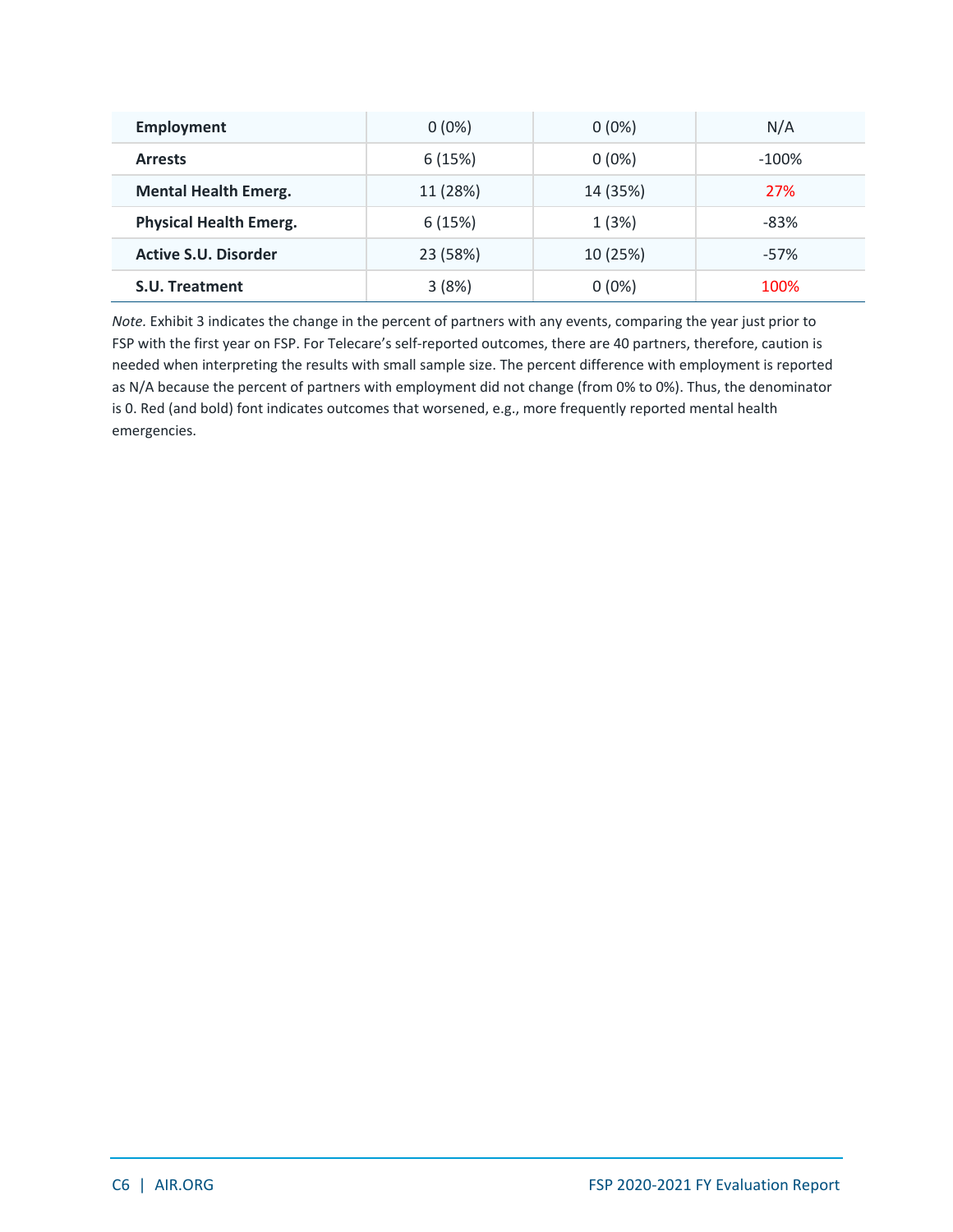# <span id="page-13-0"></span>**Background and Introduction**

The Mental Health Services Act (MHSA) was enacted in 2005 and provides a dedicated source of funding to improve the quality of life for individuals living with mental illness. In San Mateo County (the County), a large component of this work is accomplished through Full Service Partnerships (FSP). FSP programs provide individualized integrated mental health services, flexible funding, intensive case management, and 24-hour access to care ("whatever it takes" model) to help support recovery and wellness for persons with serious mental illness (SMI) and their families. In the County there are currently four comprehensive FSP providers: Edgewood Center and Fred Finch Youth Center (hereafter, Edgewood/Fred Finch)<sup>[2](#page-13-1)</sup> serving children, youth, and transition age youth; and Caminar and Telecare serving adults and older adults.

The County has partnered with the American Institutes for Research (AIR) to understand how enrollment in the FSP is promoting resiliency and improving health outcomes of the County's clients living with mental illness. Two data sources are used for this report: (1) self-reported survey data are collected by providers from FSP clients, (hereafter, "partners'") and (2) electronic health records (EHR) obtained through the County's Avatar system.

*This year's report includes data from all FSP providers but only included Telecare data from December 2018 to June 2021. Telecare changed its EHR system for the FSP program data and is having technical difficulties providing the data prior to the change of the EHR system.* 

Initial survey data are collected by providers via an intake assessment, called the Partnership Assessment Form (PAF), which includes information on well-being across a variety of measures (e.g., living in a residential setting) at the start of FSP and over the twelve month "lookback" window of the year prior to FSP enrollment. While participating in the FSP, survey data on partners is gathered in two ways. Life changing events are tracked by Key Event Tracking (KET) forms, which are triggered by any key event (e.g., a change in residential setting). Partners are also assessed regularly with Three Month (3M) forms. Changes in partner outcomes are gathered by comparing data on PAF forms to data compiled from KET and 3M forms.

EHR data collected through the County Avatar system contain longitudinal partner-level information on demographics, FSP program participation, hospital stays, and psychiatric emergency services (PES) utilization before and after the enrollment date within the County health system. The Avatar system is limited to individuals who obtain care in the County health system. Hospitalizations outside of the County, or in private hospitals, are not captured.

<span id="page-13-1"></span><sup>&</sup>lt;sup>2</sup> The self-reported data from Edgewood Center and Fred Finch Youth Center is combined into one dataset, therefore, we refer to both centers as Edgewood/Fred Finch in this report to be consistent with the data.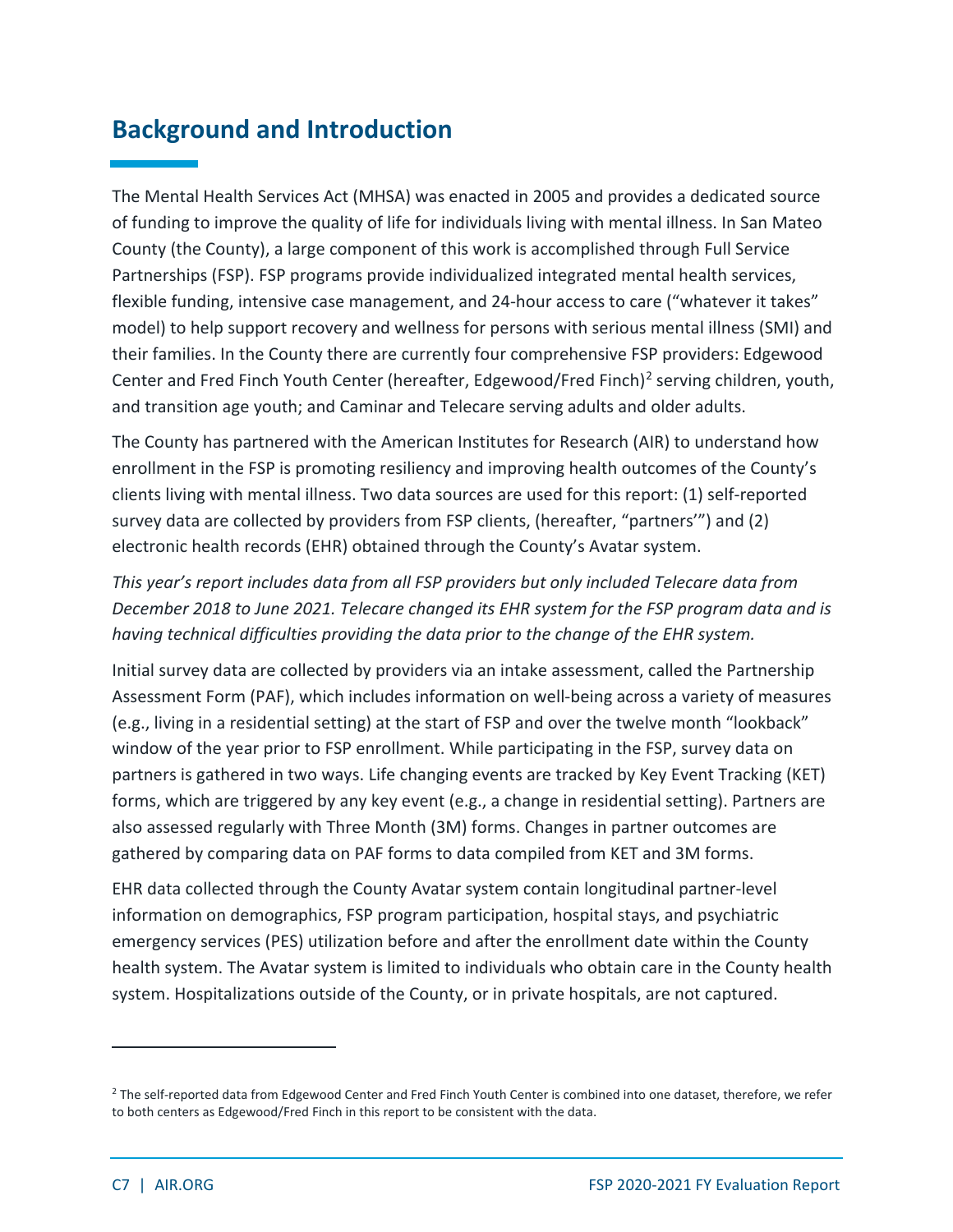This report presents changes in partners' self-reported and hospitalization outcomes in two consecutive years: (1) the baseline year, i.e., the 12 months prior to enrollment in the FSP program, and (2) the first full 12 months of the partner's FSP participation. Children (aged 16 and younger), transition aged youth (TAY; aged 17 to 25), adults (aged 25 to 59), and older adults (aged 60 and older) were included in the analysis if they had completed at least one full year with the FSP program by June 30, 2021 (the data acquisition date). Trends in EHR data are subsequently presented as an average across all years of the program as well as annually, by year of FSP program enrollment. Note that the difference in the number of partners between the self-reported and EHR data is due to the difference in age group definition (see Appendix C) and not every partner has a health care record in the County's EHR system.

Appendices provide details on our methodology as well as detailed findings for specific outcomes. Appendix A presents additional detail on residential outcomes. Appendix B provides outcomes for individual FSP providers. Appendix C provides methodology for both the selfreported outcomes and the EHR-based hospitalization outcomes.

# <span id="page-14-0"></span>**Self-reported outcomes**

#### <span id="page-14-1"></span>**Overview**

The following section presents outcomes for: 201 child (aged 16 and younger) FSP partners; 250 TAY (aged 17 - 25) FSP partners; 113 adult (aged 26-59) FSP partners; and, 19 older adult (aged 60 and older) FSP partners who joined and completed at least a year in FSP since 2006. The results compare the first year enrolled in an FSP with the year just prior to FSP enrollment for partners completing at least one year in an FSP program.

**Outcomes Assessed.** Several outcomes are broken down by age category, as described below. Note that employment, homelessness, arrests and incarceration outcomes are not presented for adults aged 60 or older, as there are insufficient observations in this age group for meaningful interpretation (i.e., there are fewer than 5 older adult partners total with any of these events).

- 1. **Partners with any reported homelessness incident:** measured by residential setting indicating homelessness or emergency shelter (PAF and KET).
- 2. **Partners with any reported detention or incarceration incident:** measured by residential setting indicating Jail or Prison (PAF and KET).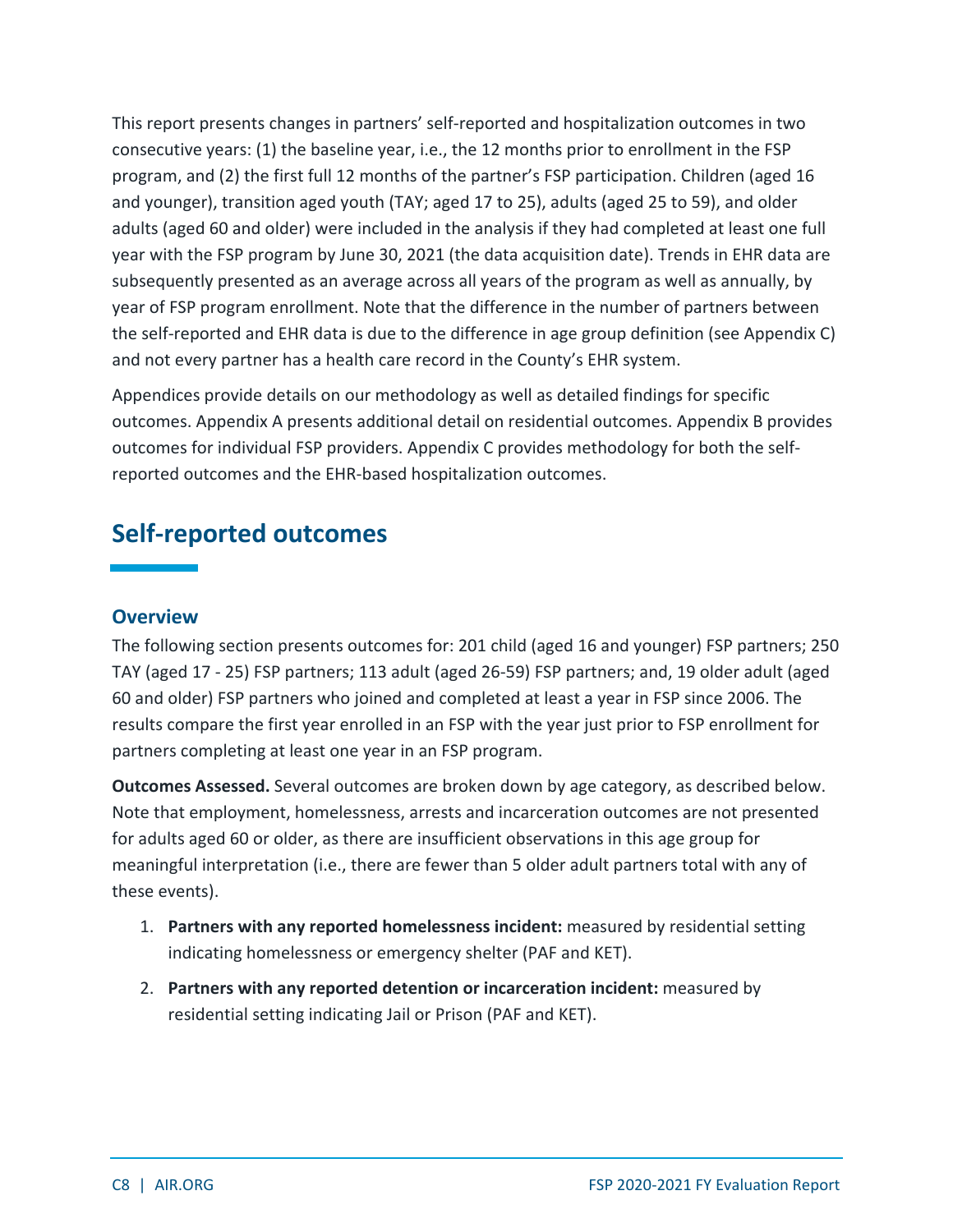- 3. **Partners with any reported employment**: measured by employment in past 12 months and date employment change (PAF and KET).<sup>[3](#page-15-0)</sup>
- 4. **Partners with any reported arrests:** measured by arrests in past 12 months and date arrested (PAF and KET).
- 5. **Partners with any self-reported mental health emergencies:** measured by emergencies in past 12 months and date of mental health emergency (PAF and KET).
- 6. **Partners with any self-reported physical health emergencies:** measured by emergencies in past 12 months and date of acute medical emergency (PAF and KET).
- 7. **Partners with any self-reported active substance use disorder**: measured by self-report in past 12 months and captured again in regular updates (PAF and 3M).
- 8. **Partners in substance use disorder treatment**: measured by self-report in past 12 months and captured again in regular updates (PAF and 3M).[4](#page-15-1)

In addition, we also examine three outcomes specific to child and TAY partners:

- 1. **Partners with any reported suspensions**: measured by suspensions in past 12 months (PAF) and date suspended (KET).
- 2. **Average school attendance self-rating**: an ordinal ranking (1-5) indicating overall attendance; measured for past 12 months (PAF), at start of FSP (PAF), and over time on FSP (3M).
- 3. **Average school grade self-rating**: an ordinal ranking (1-5) indicating overall grades; measured for past 12 months (PAF), at start of FSP (PAF), and over time on FSP (3M).

**Mental and physical health emergencies by living situation.** Mental and physical health emergencies are considered in conjunction with residential status for all age groups combined. Specifically, we explore the likelihood of an emergency in relation to whether the partner's living situation in their first year of FSP participation is "advantageous" (i.e., living with family or foster family, living along and paying rent, or living in group care or assisted living) or "higher risk" (i.e., homeless, incarcerated, or in a hospitalized setting.

Telecare changed its electronic healthcare record (EHR) system on December 1, 2018 and was only able to provide the data after the conversion date due to data reliability issues. Due to the incompleteness of the Telecare data, we conducted a separate analysis for Telecare. Below we present the findings from the analysis of Caminar and Edgewood/Fred Finch combined data

<span id="page-15-1"></span><span id="page-15-0"></span> $3$  Employment outcome is not applicable to child and TAY partners.<br> $4$  If more partners reported receiving substance use disorder treatment in the year following their FSP enrollment, it may indicate that the integrated care and case management services offered through FSP connected partners with needed care.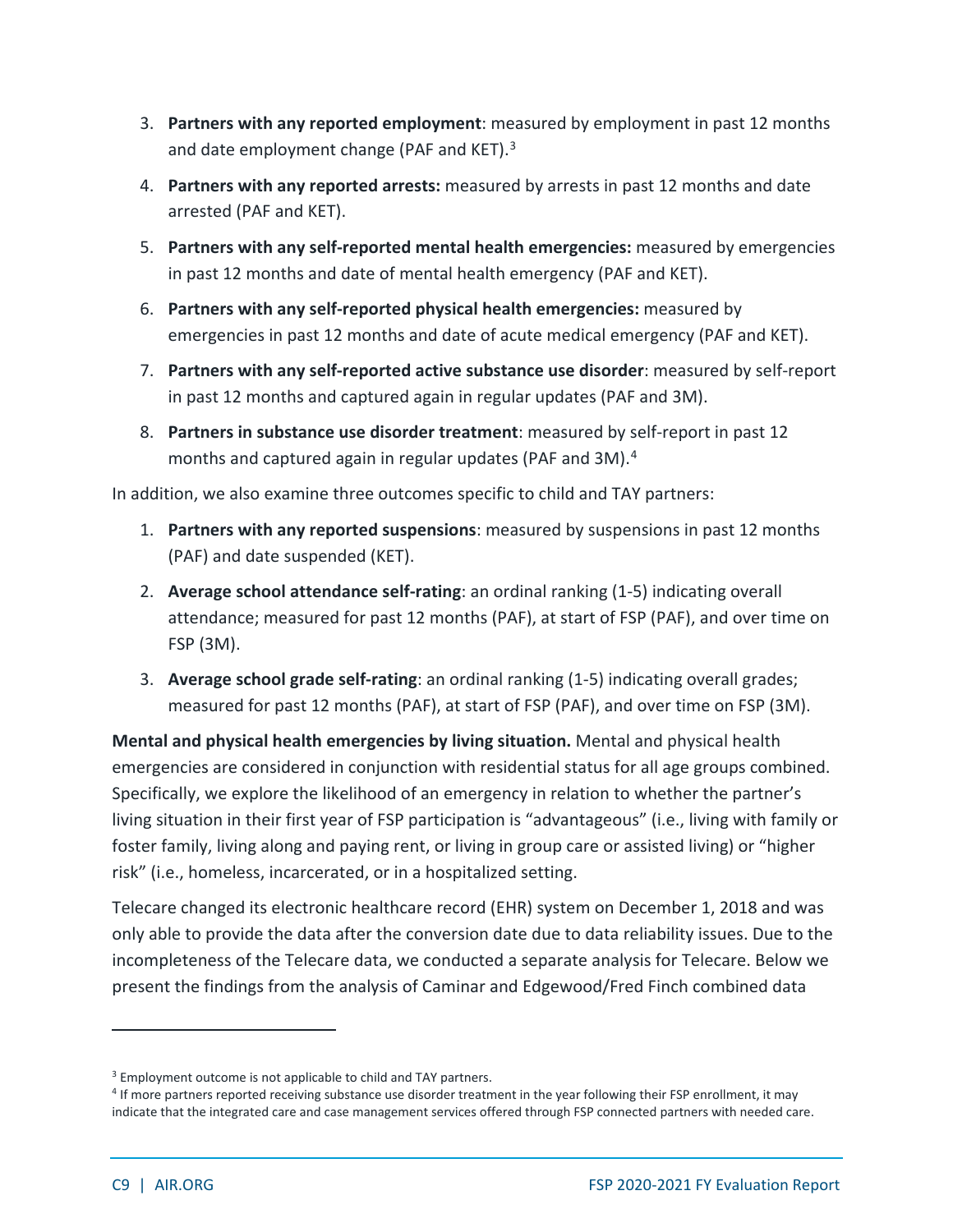since FSP inception—the main analysis, and the findings from the analysis using Telecare data from December 2018.

# <span id="page-16-0"></span>**Caminar and Edgewood/Fred Finch**

#### *Self-Reported Outcomes by Age Group*

**Adults.** Exhibit 4 compares outcomes for adult partners in the year prior to FSP enrollment with the first year in a FSP. Homelessness, incarceration, arrests, self-reported mental and physical health emergencies, and substance use problems decreased. In addition, employment and reported treatment of substance use disorder increased. These findings demonstrate improvements for adult partners in the first year of FSP enrollment for all outcomes.



#### <span id="page-16-1"></span>**Exhibit 4. Outcomes for Adult Partners Completing One Year with FSP (n = 113)**

**Older Adults.** Exhibit 5 compares outcomes in the year prior to FSP enrollment with outcomes reported in the first year of FSP enrollment for older adult partners. Similar to adult partners, self-reported mental and physical health emergencies, and substance use disorder all decreased. Each of these demonstrated improvement for older adult partners in the first year of FSP enrollment. Slightly fewer older adults (from 3 in the year prior to 2 in the first year of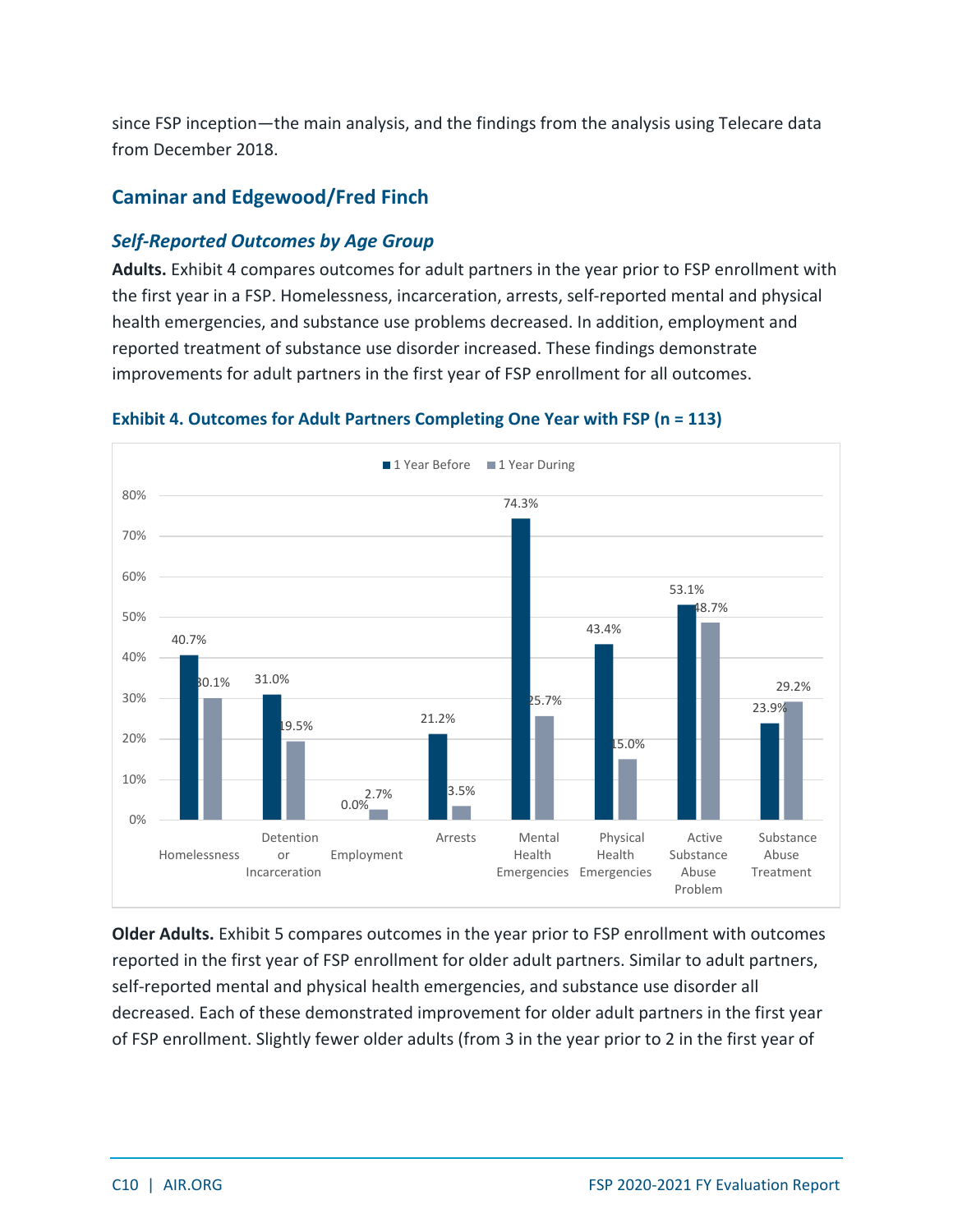FSP) reported treatment for substance use disorder during the first year of FSP enrollment compared to one year before. Given the small sample size, these results are inconclusive.



<span id="page-17-0"></span>**Exhibit 5: Outcomes for Older Adult Partners Completing One Year with FSP (n = 19)**

*Note:* Employment, homelessness, arrests and incarceration outcomes are not presented for older adults, as there are insufficient observations in this age group for meaningful interpretation.

**Children.** Exhibit 6 below shows the comparison of outcomes in the year prior to FSP enrollment with the first year enrolled in an FSP program for child partners. There was a decrease in homelessness, arrests, suspensions, and mental or physical health emergencies after enrollment in a FSP program. However, detention or incarceration remained the same for children, (29 incidents in the first year with FSP and 29 in the year prior to FSP enrollment). The incidence of arrests reduced by a large magnitude after enrollment in FSP (10 in the first year with FSP compared to 62 in the year just prior).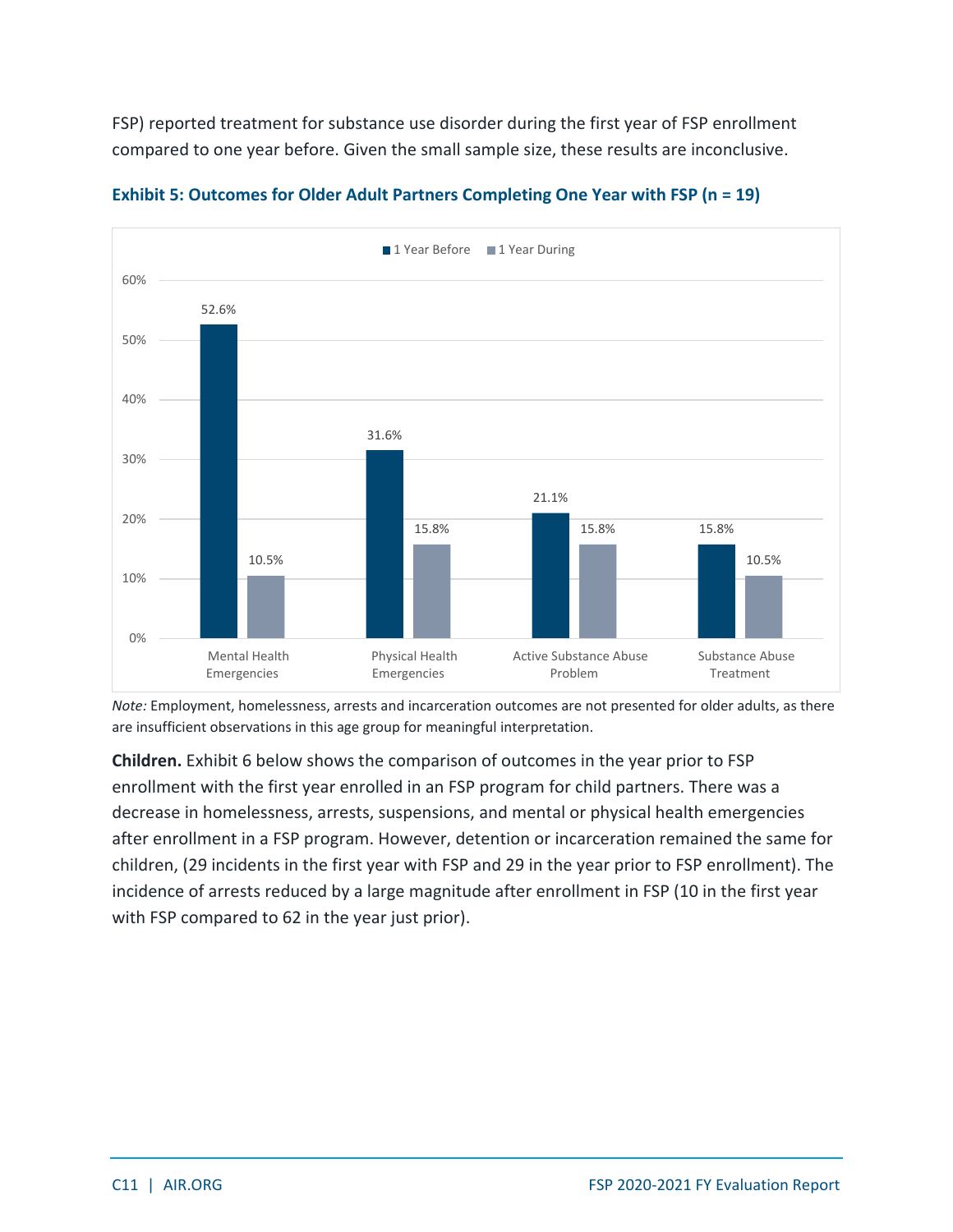

# <span id="page-18-0"></span>**Exhibit 6: Outcomes for Child Partners Completing One Year with FSP (n = 201)**

Exhibit 7 presents outcomes on school attendance and grades. School attendance and grades for child partners declined modestly. These ratings are on a 1-5 scale, coded such that a higher score is better.



#### <span id="page-18-1"></span>**Exhibit 7: School Outcomes for Child Partners Completing One Year with FSP (n = 201)**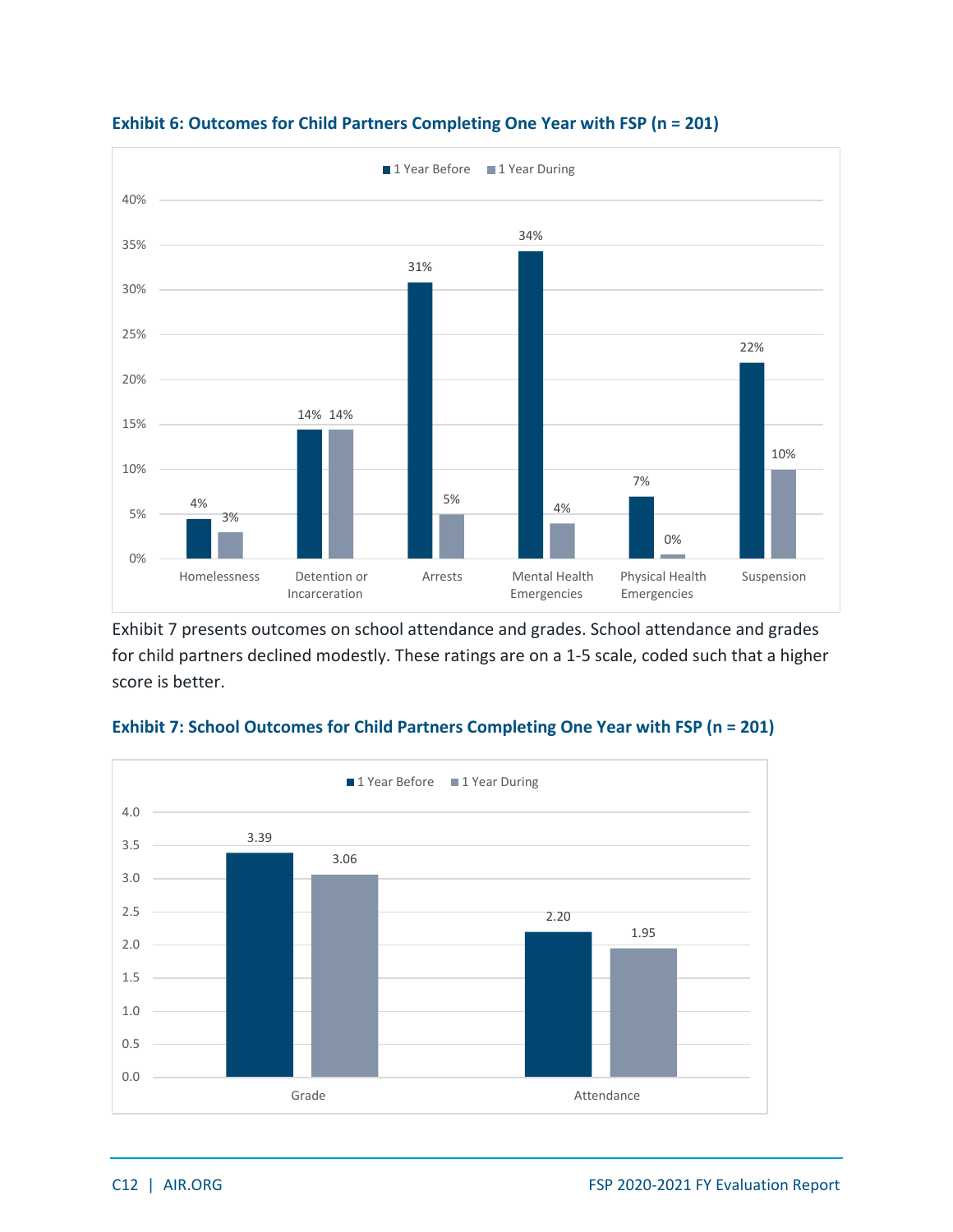**TAY.** Exhibit 8 shows the comparison of outcomes in the year prior to FSP to the first year in the program for TAY partners.<sup>[5](#page-19-1)</sup> All self-reported outcomes decreased (an improved status), though the differences for homelessness and incarceration is small. Homelessness decreased from 33 (13.2%) in the year prior to enrollment to 32 (12.8%) in the year following enrollment. Incarceration decreased from 38 (15.2%) in the year prior to enrollment to 32 (12.8%) in the year following enrollment.



#### <span id="page-19-0"></span>**Exhibit 8: Outcomes for TAY Partners Completing One Year with FSP (n = 250)**

Exhibit 9 shows outcomes on school attendance and grades for TAY partners. These ratings are on a 1-5 scale; a higher score is better. There was a small decrease in grade and a slight increase in attendance after enrollment in a FSP.

<span id="page-19-1"></span><sup>5</sup> The 43 older TAY partners in Caminar are excluded from these outcomes because these providers do not reliably gather TAY specific outcomes. Note that employment as an outcome is not presented for TAY because many of these individuals are in school.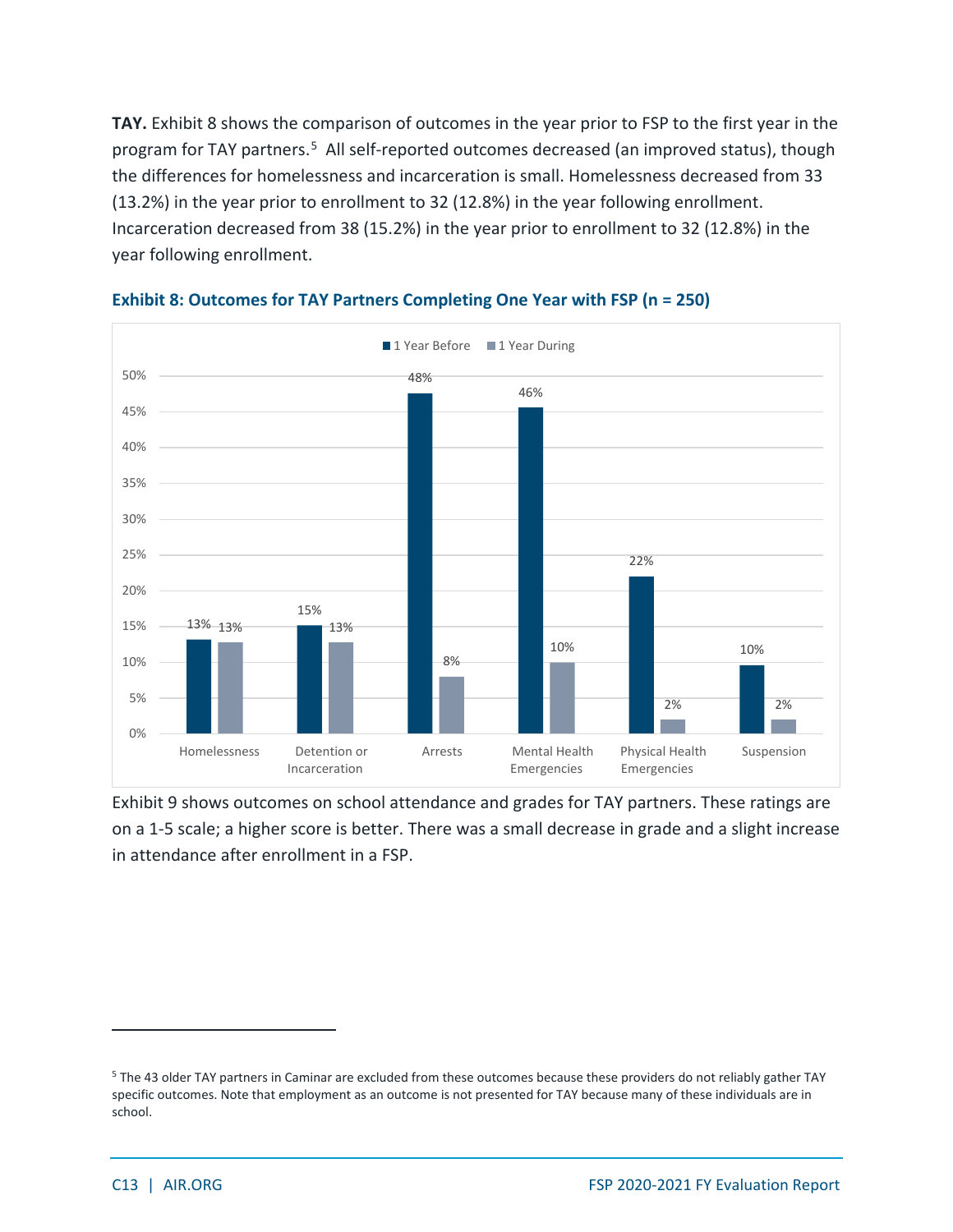

<span id="page-20-0"></span>

## *Mental and physical health emergencies by living situation*

Exhibit 10 shows the mental and physical health emergencies in adult and older adult partners living in advantageous vs. higher risk living situations in the first year of participating in a FSP. Advantageous settings are defined as living with family or foster family, living alone and paying rent, or living in group care or assisted living. High risk settings are defined as homelessness, incarceration, or in a hospitalized setting. As shown in the exhibit, both mental and physical health emergencies were more common among individuals who experienced a high-risk residential setting in their first year of FSP participation.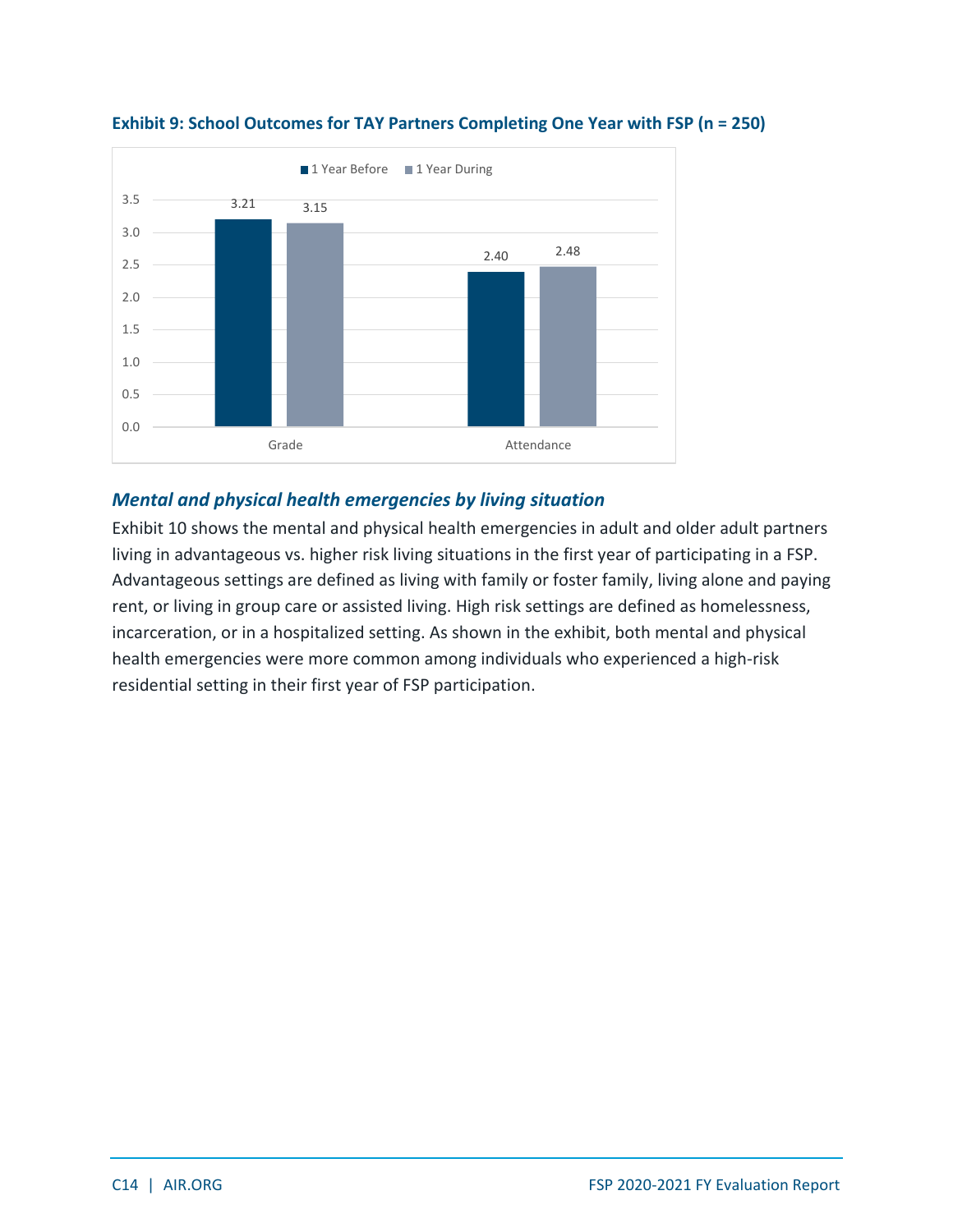

#### <span id="page-21-1"></span>**Exhibit 10: Emergency Outcomes as a Function of Residential Setting**

# <span id="page-21-0"></span>**Telecare**

## *Self-Reported Outcomes—All age groups*

Telecare data only includes 40 partners who have completed at least one year of FSP as of June 30, 2021. Due to the small sample size, we have combined findings for all age groups. Exhibit 11 shows the comparison of outcomes for all Telecare partners in the year prior to FSP enrollment with the first year in an FSP. Homelessness, detention or incarceration, arrests, self-reported physical health emergencies, and substance use disorders all decreased after enrollment in FSP. Each of these outcomes demonstrates improvements for partners in the first year of FSP enrollment. Mental health emergencies were higher in Telecare partners a year after enrollment in a FSP program. In addition, fewer Telecare partners reported receiving treatment for substance use disorders one year during the FSP program compared with one year before enrollment.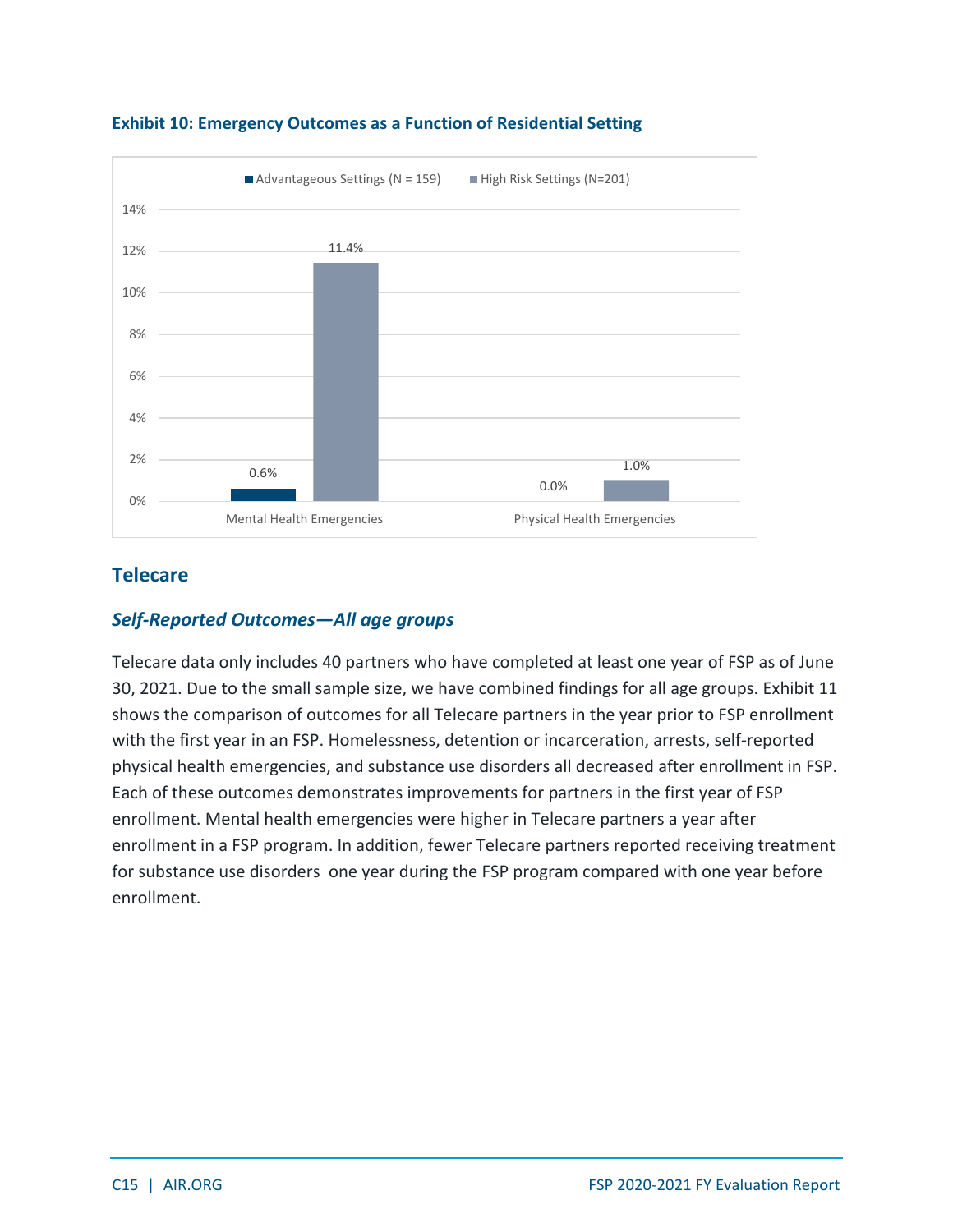

<span id="page-22-0"></span>**Exhibit 11: Outcomes for Telecare Partners Completing One Year with FSP (n = 40)**

# *Mental and physical health emergencies by living situation*

Exhibit 12 shows the mental and physical health emergencies in adult and older adult partners living in advantageous vs. higher risk living situations in the first year of a FSP. Mental and physical health emergencies only happened with individuals who lived in high-risk residential setting in their first year of FSP participation; there were no mental or physical health emergencies for adult and older adult partners living in advantageous situations.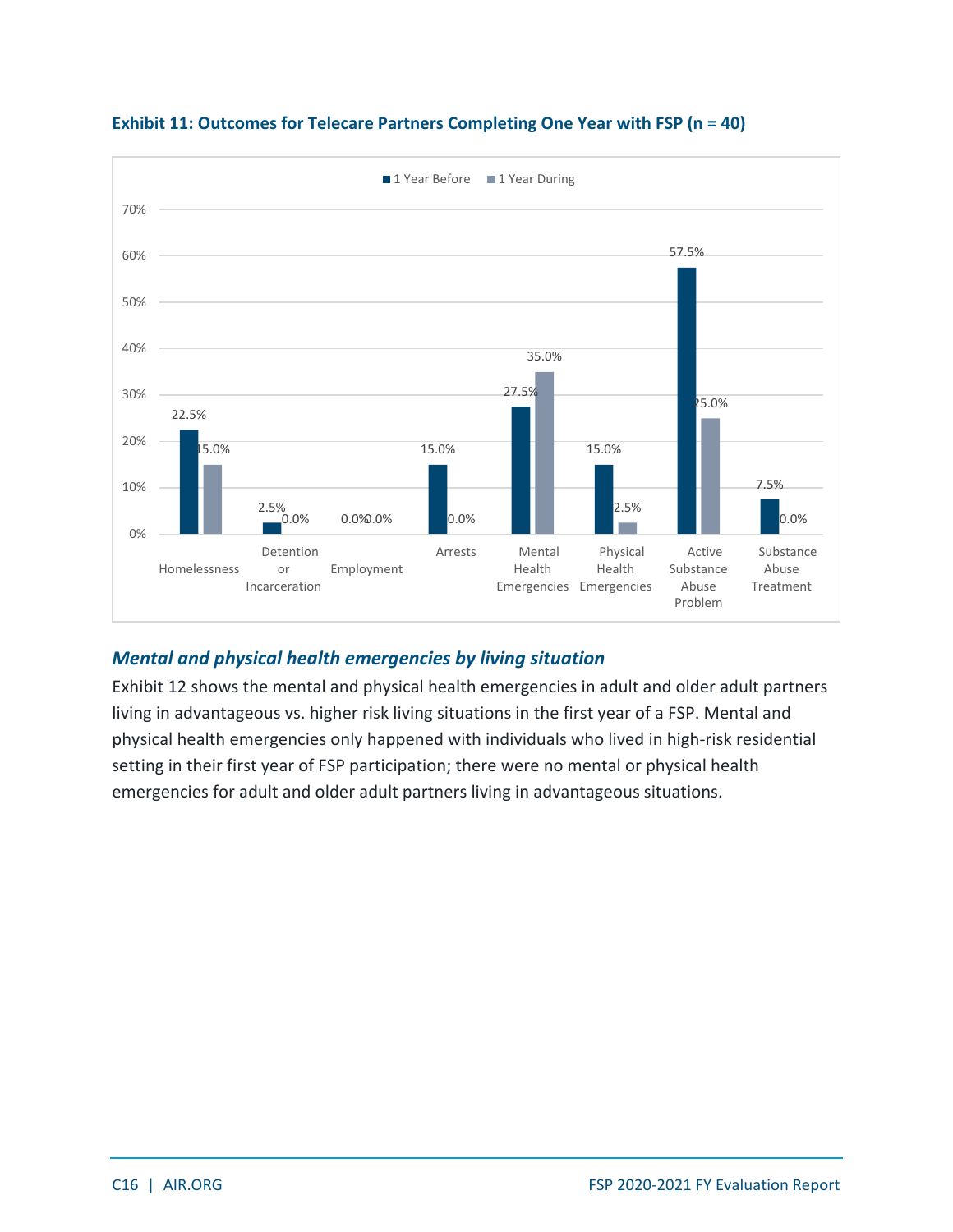

<span id="page-23-0"></span>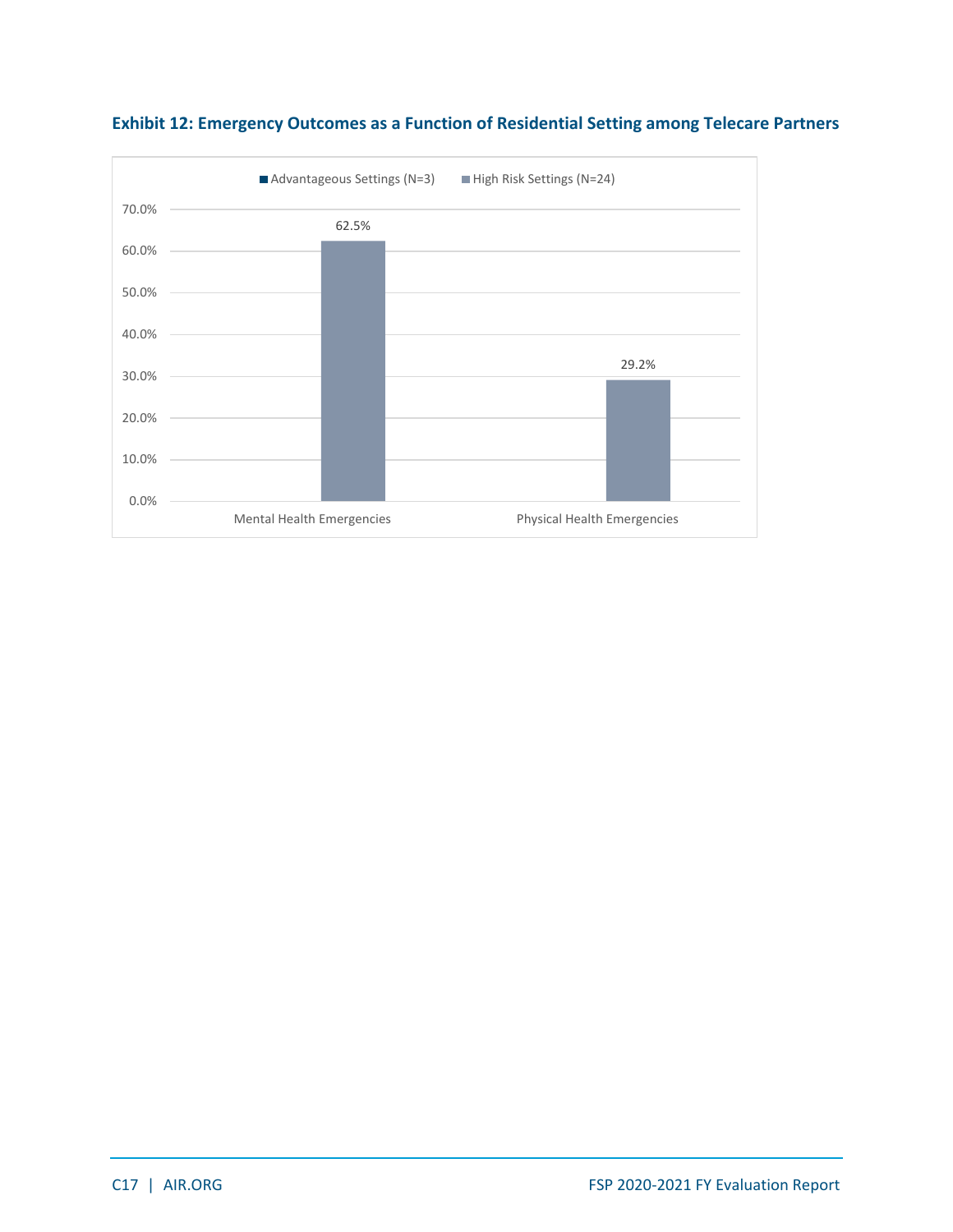# <span id="page-24-0"></span>**Health Care Utilization Overall and Over Time**

#### <span id="page-24-1"></span>**Overview**

This section describes (1) overall healthcare utilization across all partners from the beginning of the FSP program, (2) healthcare utilization by age group from the beginning of the FSP program, and (3) healthcare utilization for partners by year (2006-2021).

Four hospitalization outcomes are presented for the 211 child, 201 TAY, 342 adult, and 62 older adult FSP partners using the Avatar system (EHR):

- 1. **Partners with any hospitalizations:** measured by any hospital admission in the past 12 months;
- 2. **Partners with any PES:** measured by any PES event in the past 12 months;
- 3. **Average length of hospitalization (in days):** the number of days associated with a hospital stay in the past 12 months; and,
- 4. **Average number of PES event:** the number of PES events in the past 12 months.

#### <span id="page-24-2"></span>**Overall Healthcare Utilization Outcomes Across all Partners**

We detected statistically significant changes in outcomes from the year before FSP compared to the first year in FSP for all hospitalization outcomes (Exhibit 13). Percent of partners with any hospitalization decreased from 22% before FSP to 11% during FSP. Days in the hospital decreased from 7.46 days before FSP to 2.74 days during FSP. Percent of partners with any psychiatric emergency services (PES) decreased from 43% before FSP to 27% during FSP. The average number of PES events decreased from 1.18 events before FSP to 0.72 events during FSP.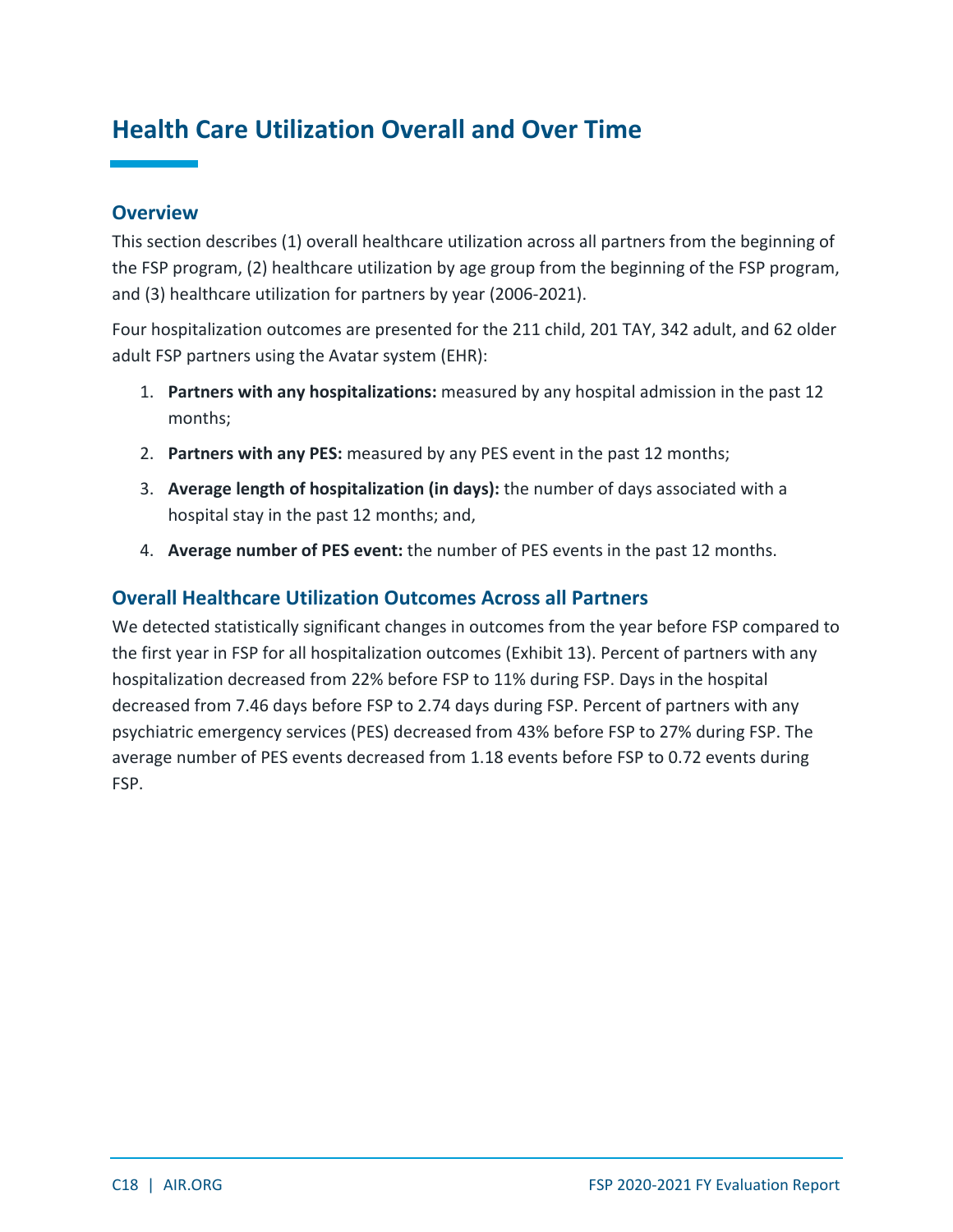|                                               | Percentage/Mean | 95% Confidence Interval |  |  |  |
|-----------------------------------------------|-----------------|-------------------------|--|--|--|
| Percent of Partners with Any Hospitalization* |                 |                         |  |  |  |
| 1 Year Before                                 | 22%             | $(19\% - 24\%)$         |  |  |  |
| Year 1 During                                 | 11%             | $(9\% - 13\%)$          |  |  |  |
| <b>Mean Number of Hospital Days *</b>         |                 |                         |  |  |  |
| 1 Year Before                                 | 7.46            | $(5.95 - 8.96)$         |  |  |  |
| Year 1 During                                 | 2.74            | $(1.86 - 3.62)$         |  |  |  |
| Percent of Partners with any PES Event*       |                 |                         |  |  |  |
| 1 Year Before                                 | 43%             | $(39% - 46%)$           |  |  |  |
| Year 1 During                                 | 27%             | $(24% - 31%)$           |  |  |  |
| Mean PES Events, per Partner*                 |                 |                         |  |  |  |
| 1 Year Before                                 | 1.18            | $(1.02 - 1.34)$         |  |  |  |
| Year 1 During                                 | 0.72            | $(0.59 - 0.84)$         |  |  |  |

#### <span id="page-25-1"></span>**Exhibit 13: FSP Partners Have Significantly Improved Hospitalization Outcomes (n=816)**

*Note.* \*Significance testing was conducted using Chi-square tests for percentages and t-tests for means; results are statistically significant at the 5% level.

### <span id="page-25-0"></span>**Health Care Utilization for FSP Partners by Age Group**

Hospitalization outcomes are presented in Exhibits 14-17, respectively by age group. For all four age groups, the percent of FSP partners with any hospitalization or PES event decreased after joining FSP. The mean number of hospital days experienced by FSP partners and average number of PES events also decreased after FSP enrollment for all age groups.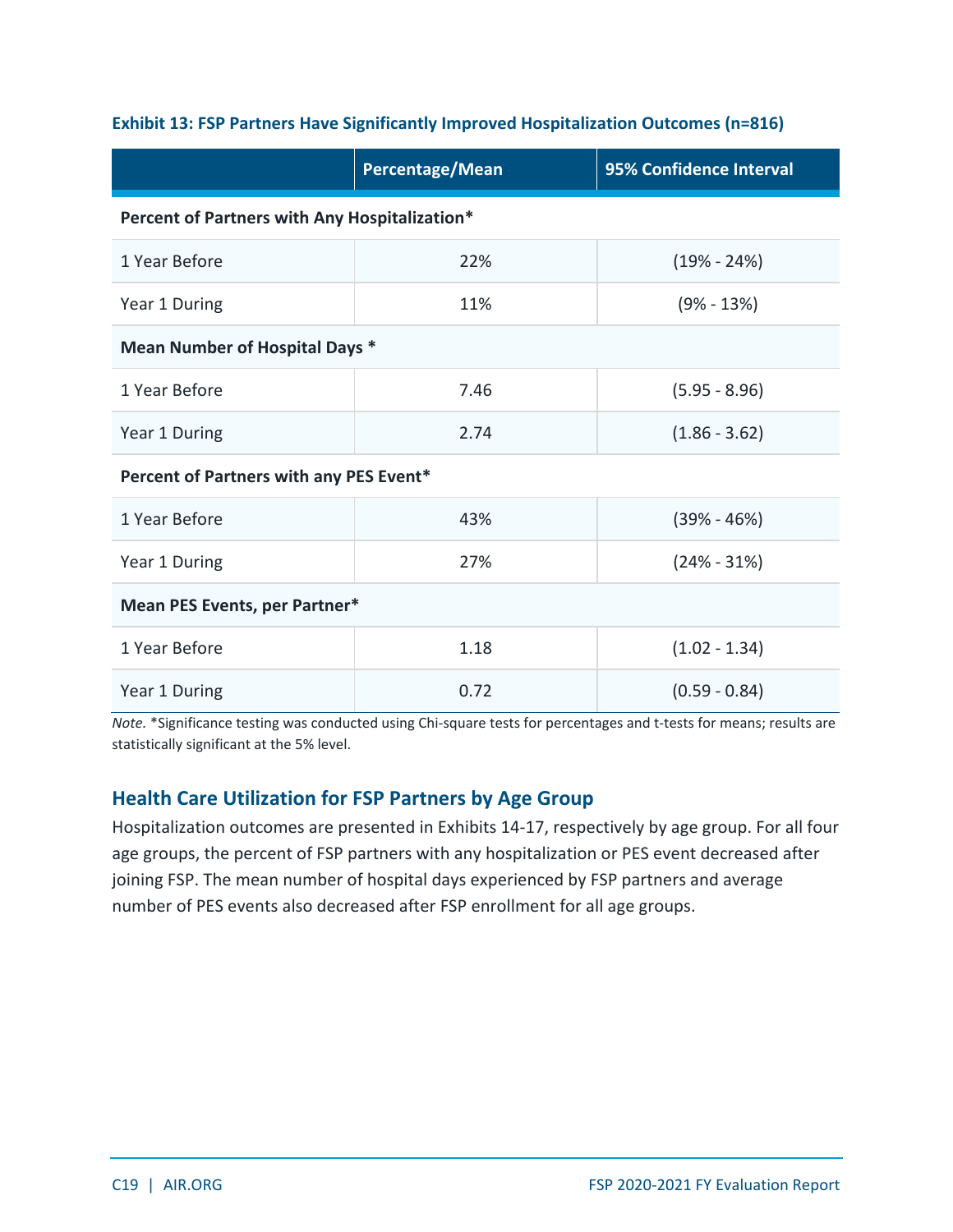# <span id="page-26-0"></span>**Exhibit 14: Hospitalization and PES Outcomes for Adult Partners Completing One Year with FSP (n = 342)**



### <span id="page-26-1"></span>**Exhibit 15: Hospitalization and PES Outcomes for Older Adult Partners Completing One Year with FSP (n = 62)**

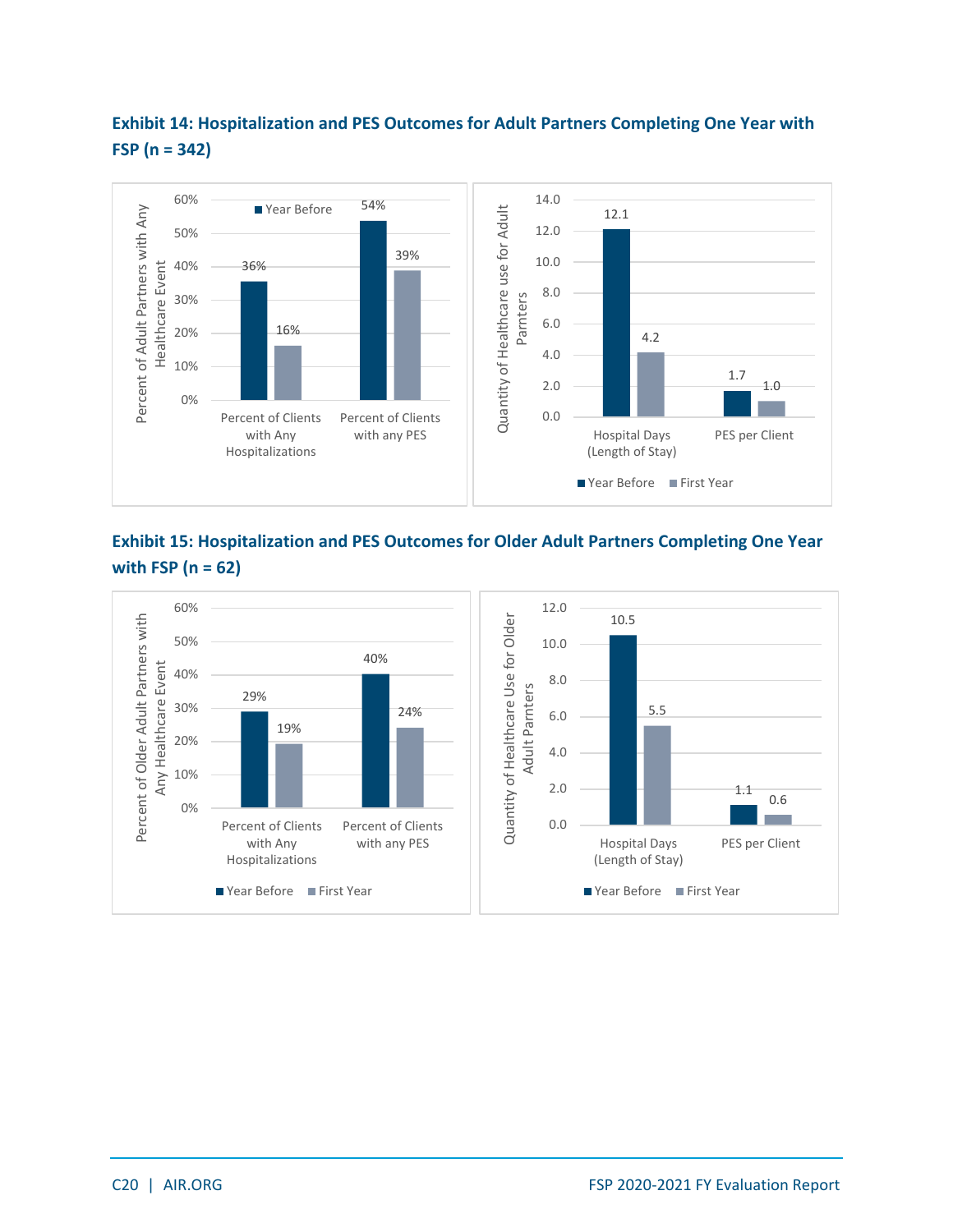

# <span id="page-27-1"></span>**Exhibit 16: Hospitalization and PES Outcomes for Child Partners Completing One Year with FSP (n = 211)**

## <span id="page-27-2"></span>**Exhibit 17: Hospitalization and PES Outcomes for TAY Partners Completing One Year with FSP (n = 201)**



# <span id="page-27-0"></span>**Health Care Utilization for FSP Partners over Time**

Exhibits 18-21 show the four healthcare utilization outcomes, including the percent of partners with any hospitalization, mean hospital days per partner, percent of partners using any psychiatric emergency services (PES), and mean PES event per partner, stratified by enrollment year. As can be seen in Exhibit 18, the percent of partners with any hospitalization decreased after joining an FSP program for all enrollment year cohorts.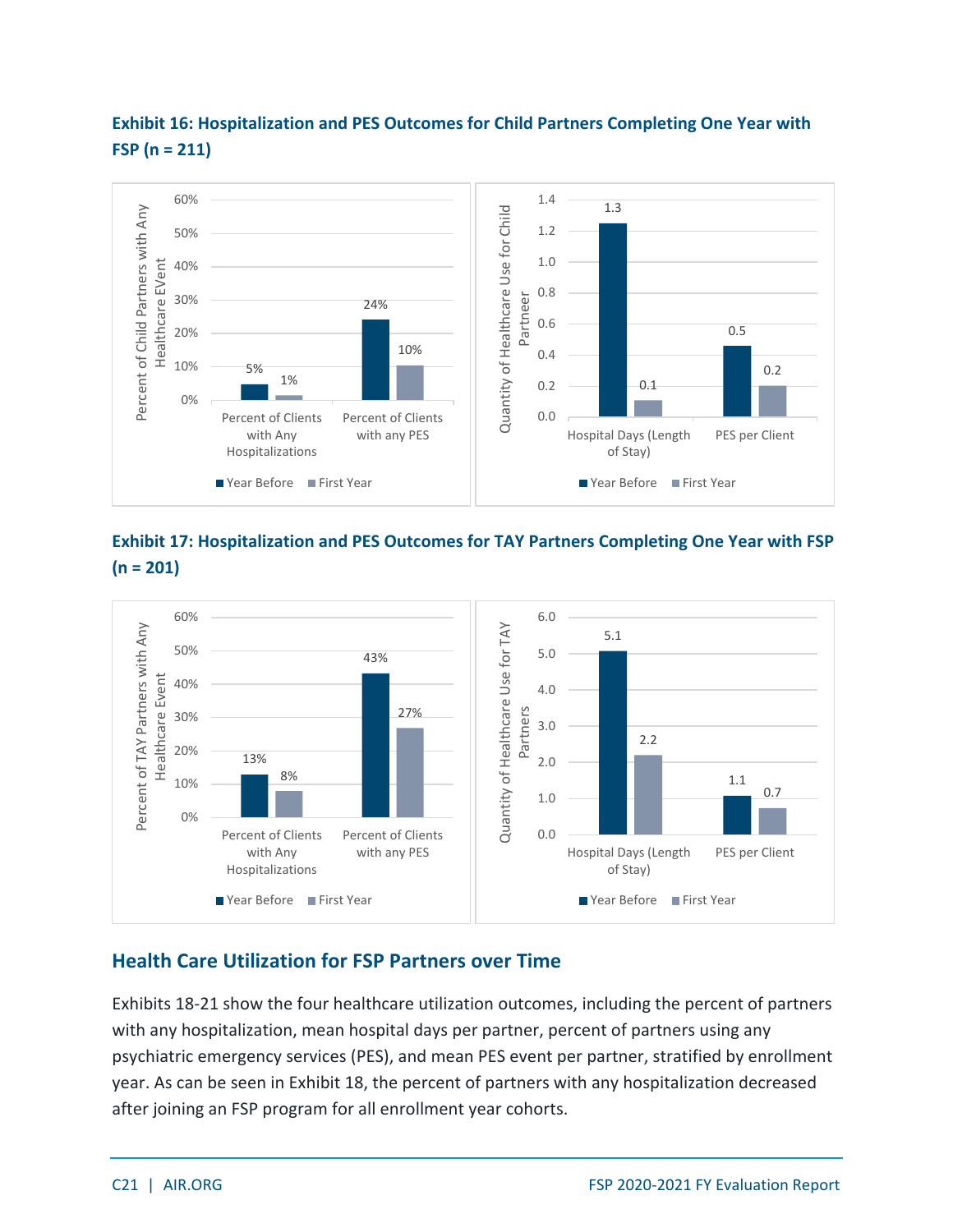

#### <span id="page-28-0"></span>**Exhibit 18: Percent of Partners with Any Hospitalization by FSP enrollment year.**

Exhibit 19 displays the mean hospital days per partner by enrollment year. With the exception of 2006 and 2007 cohorts, most partners experienced decrease in the mean number of hospital days regardless of when they enrolled in the program.



#### <span id="page-28-1"></span>**Exhibit 19: Mean Number of Hospital Days by FSP Enrollment Year**

Exhibit 20 displays the percent of partners with any PES event by the year they began FSP. All cohorts experienced a decline in the likelihood of a PES event.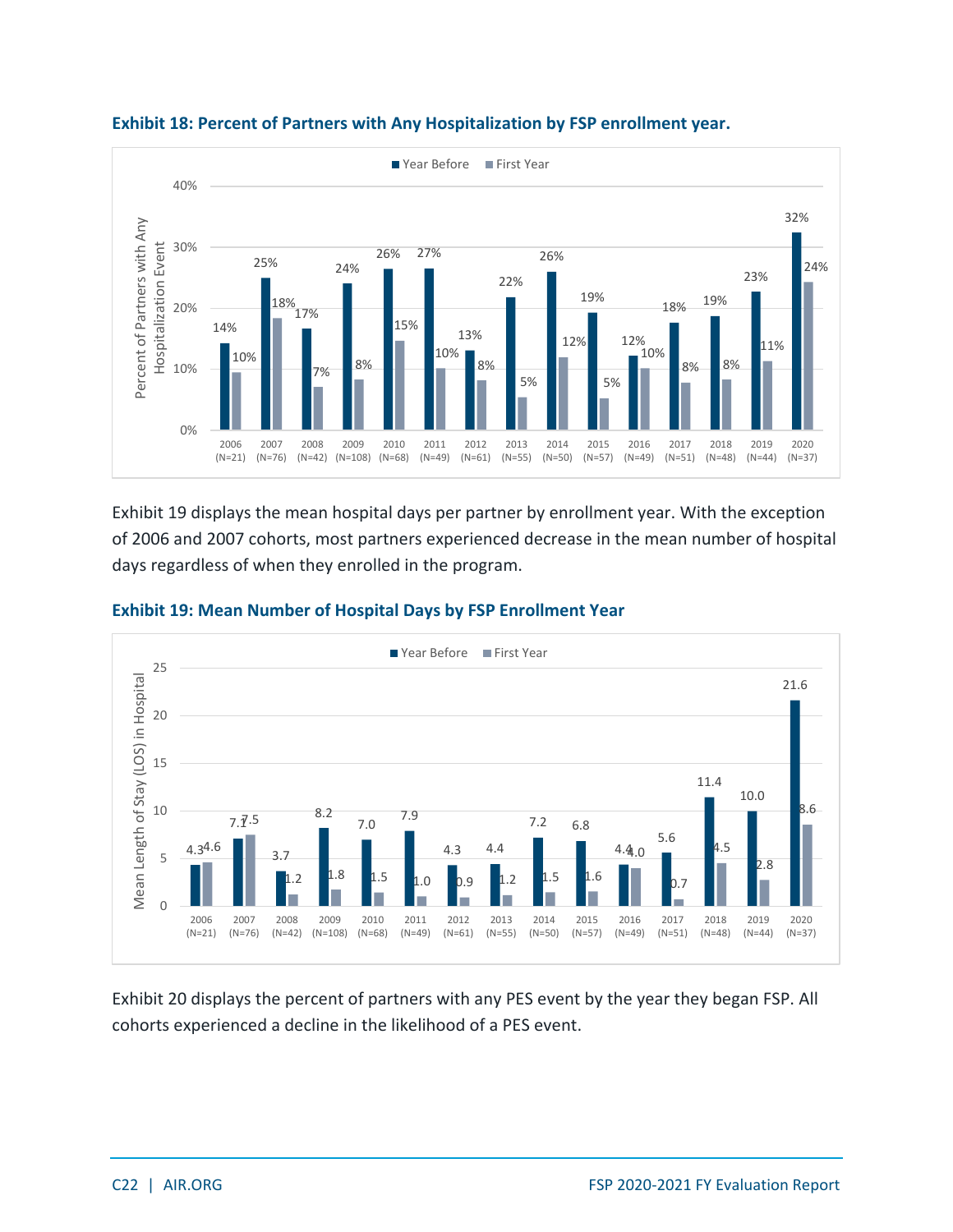

#### <span id="page-29-0"></span>**Exhibit 20: Percent of Partners with any PES Event by FSP Enrollment Year**

Exhibit 21 displays the mean PES events per partner by FSP enrollment year. All cohorts experienced a reduction in PES events.



#### <span id="page-29-1"></span>**Exhibit 21: Mean PES Events by FSP Enrollment Year**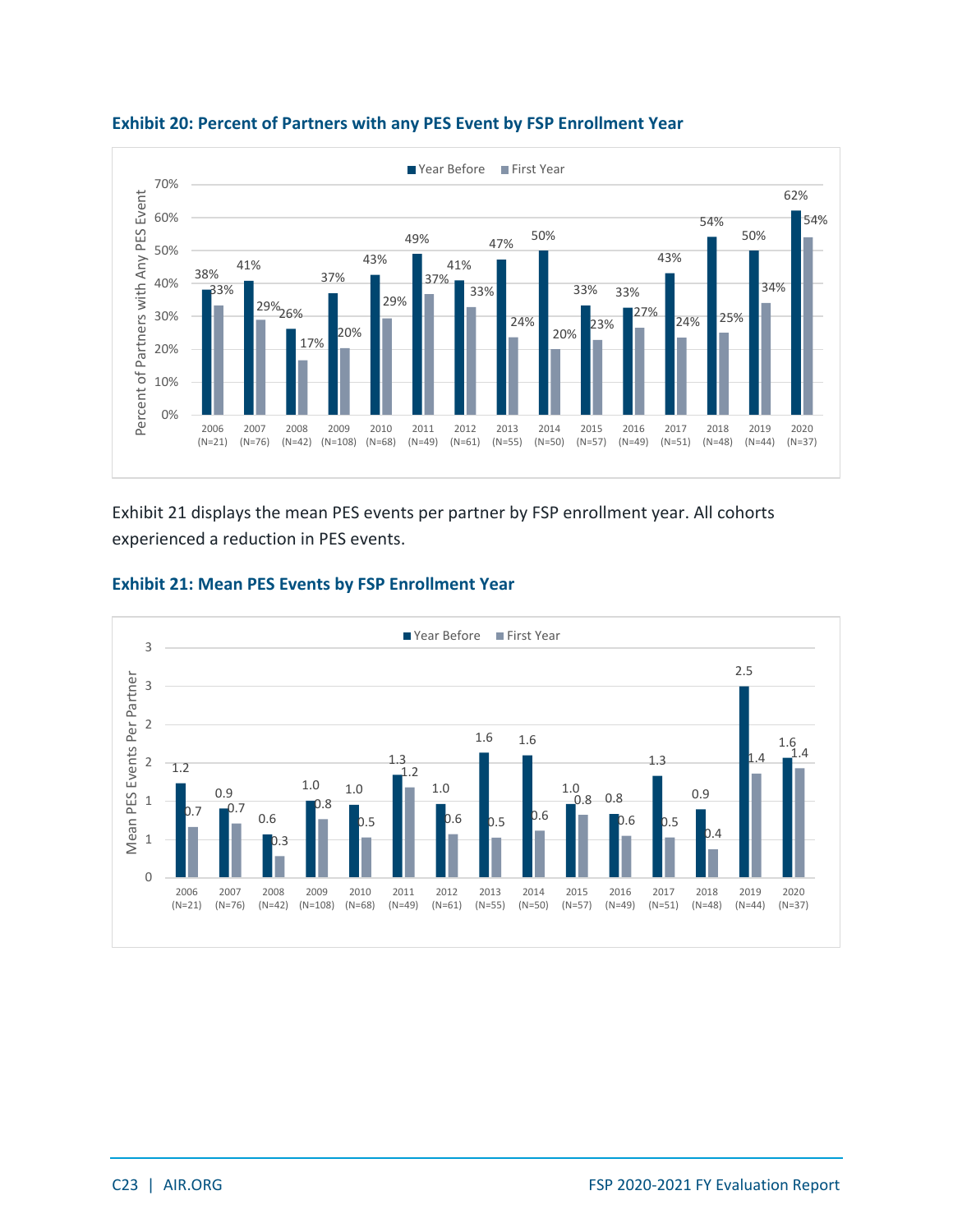# <span id="page-30-0"></span>**Appendix A: Additional Detail on Residential Outcomes**

For residential setting outcomes, by FSP provider, we present all the categories of living situations and compare the percentages of any partners spending any time in various residential settings the year prior to FSP and in the first year of FSP participation. In the County there are currently four comprehensive FSP providers: Edgewood Center and Fred Finch Youth Center (hereafter, Edgewood/Fred Finch)<sup>[6](#page-30-1)</sup> serving children, youth, and transition age youth; and Caminar and Telecare serving adults and older adults. A list of all residential settings and how they are categorized, is presented in Appendix C with the methodological approach.

As can be seen in Exhibit A1, A2, and A3, the percent of clients reporting any time in an inpatient clinic, homeless, incarcerated, or living with parents decreased. In contrast, for the percent of clients who reported any time living alone or with others, paying rent increased or remained the same. Inconsistency across providers is observed for clients reporting any time in assisted living, group home or community care environment, where the percent of Caminar and Edgewood/Fred Finch partners decreased and the percent of Telecare partners slightly increased.

<span id="page-30-1"></span><sup>6</sup> The self-reported data from Edgewood Center and Fred Finch Youth Center is combined into one dataset, therefore, we refer to both centers as Edgewood/Fred Finch in this report to be consistent with the data.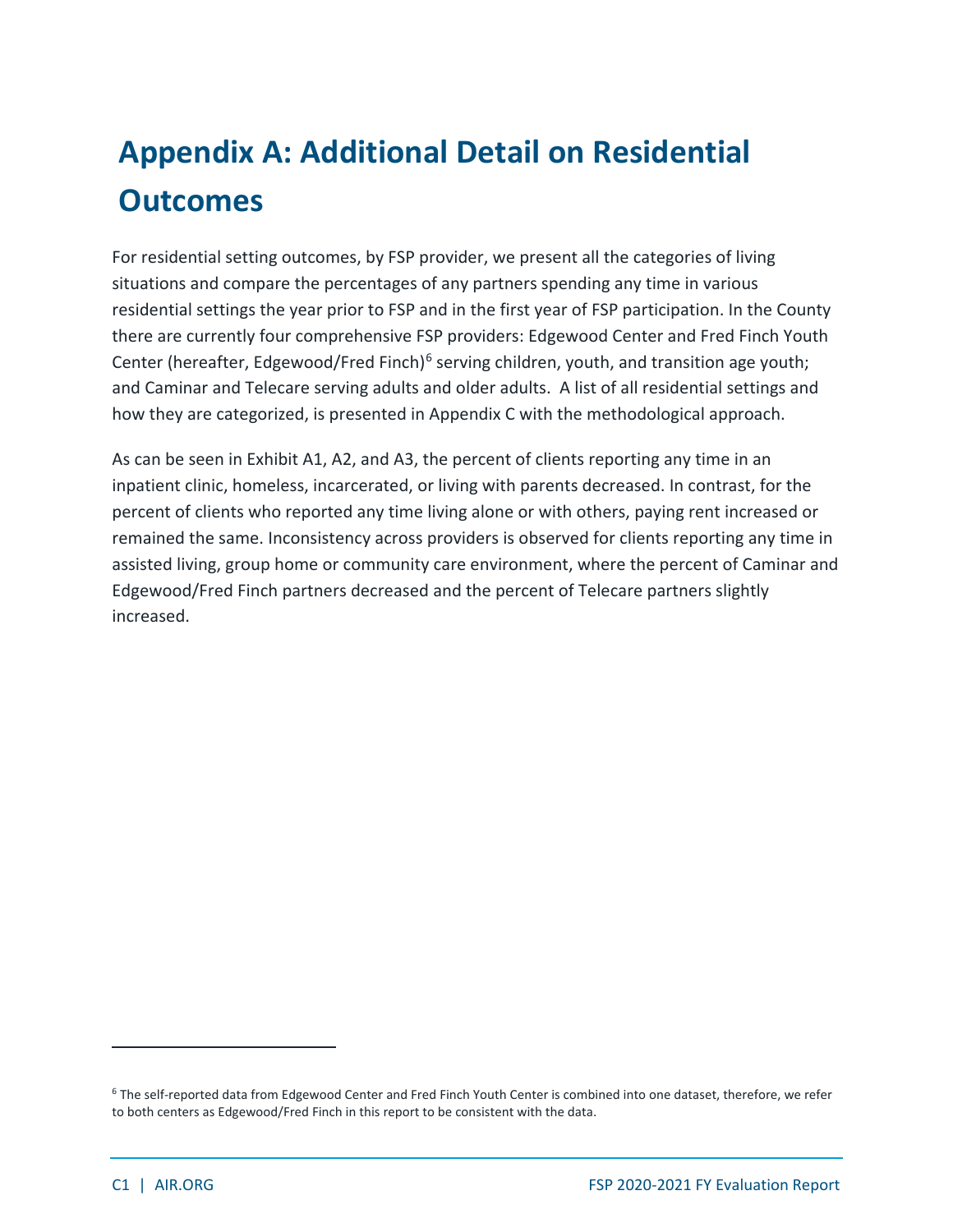

# <span id="page-31-0"></span>**Exhibit A1: Percentage of Caminar Partners Completing 1 year in the FSP Program Who Lived in A Residential Settings for Any Time During the Study Period (n = 175)**

*Note.* Residential settings are not mutually exclusive, so percents may exceed 100.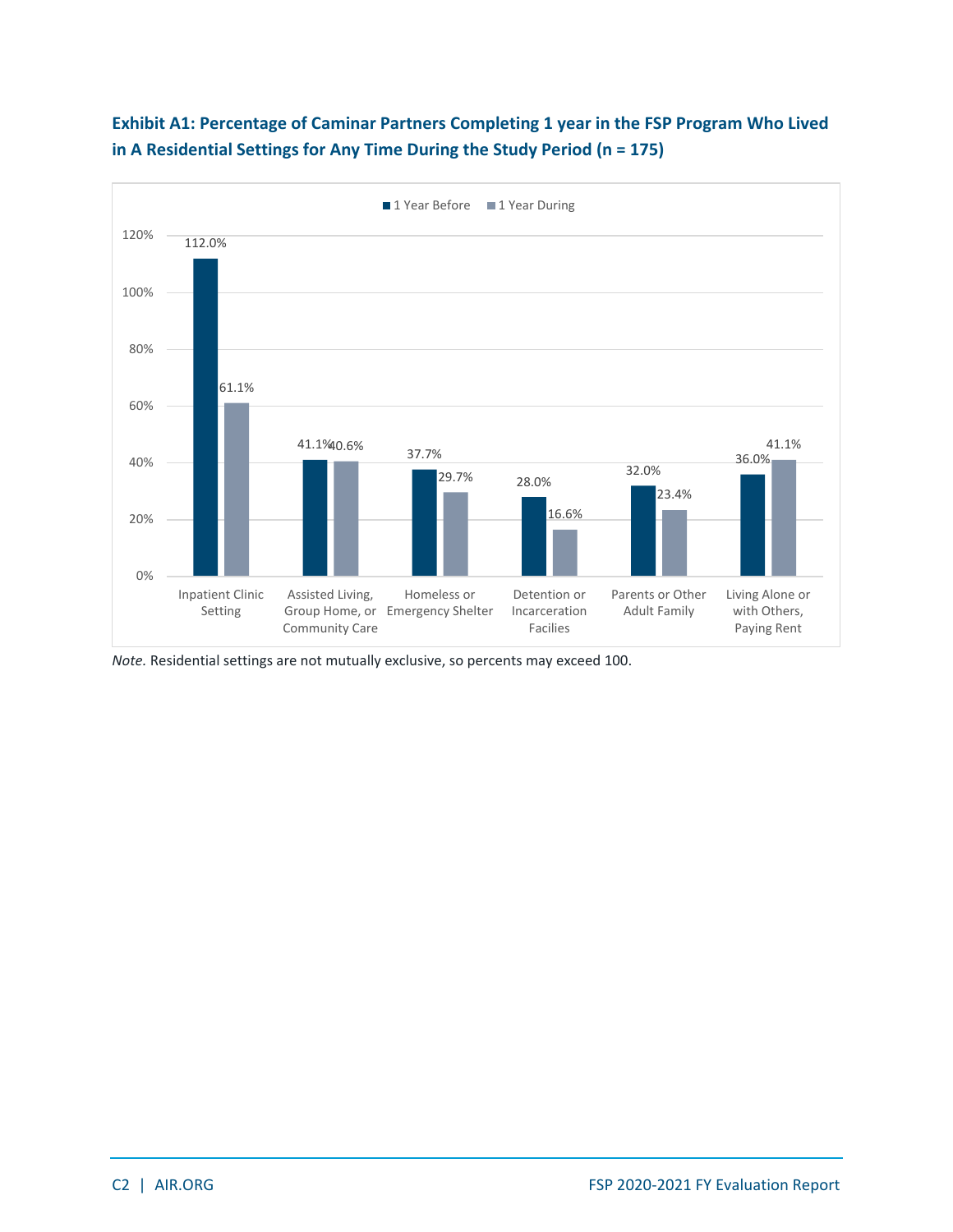

<span id="page-32-0"></span>

*Note.* Residential settings are not mutually exclusive, so percents may exceed 100.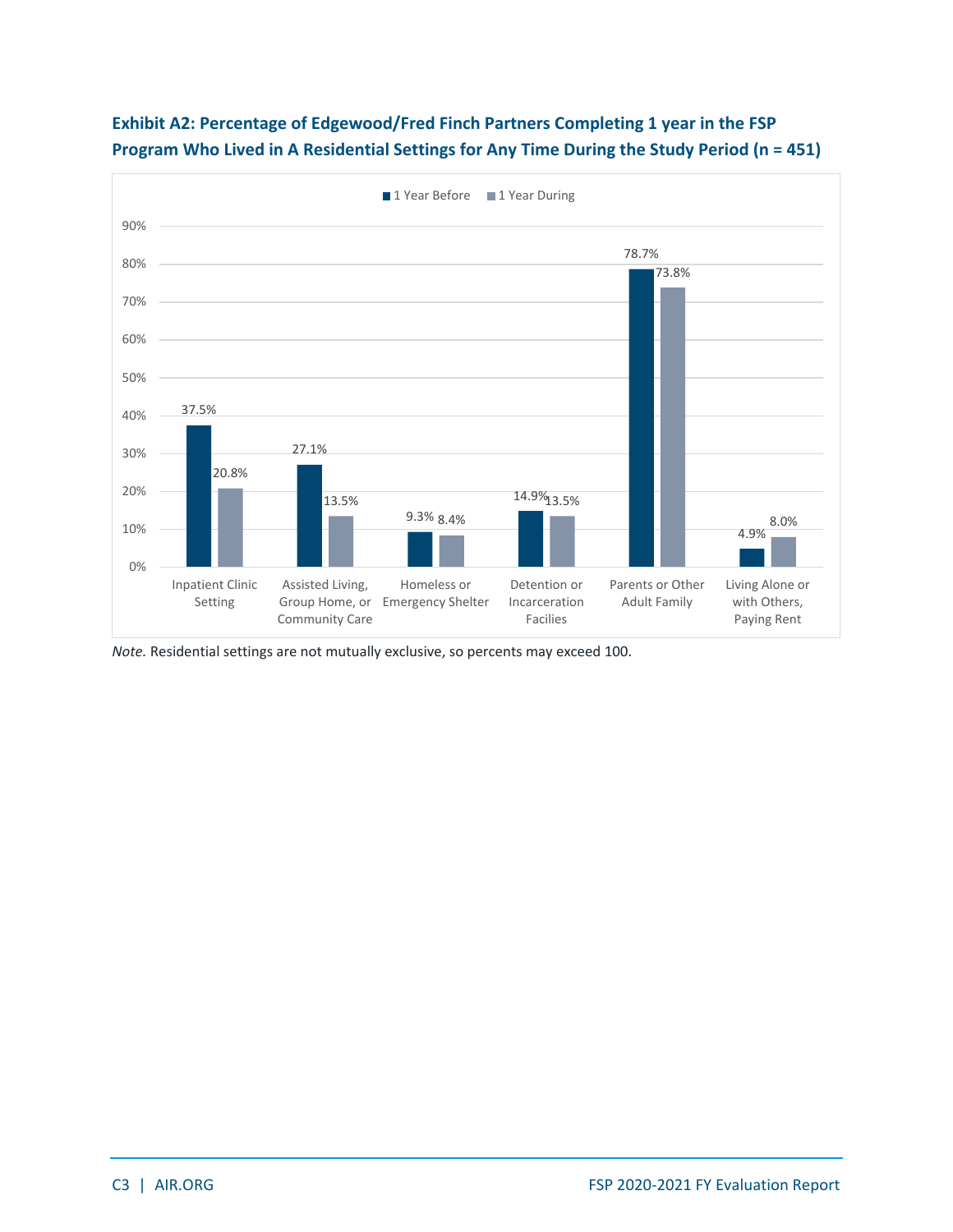

# <span id="page-33-0"></span>**Exhibit A3: Percentage of Telecare Partners Completing 1 year in the FSP Program Who Lived in A Residential Settings for Any Time During the Study Period (n = 40)**

*Note.* Residential settings are not mutually exclusive, so percents may exceed 100.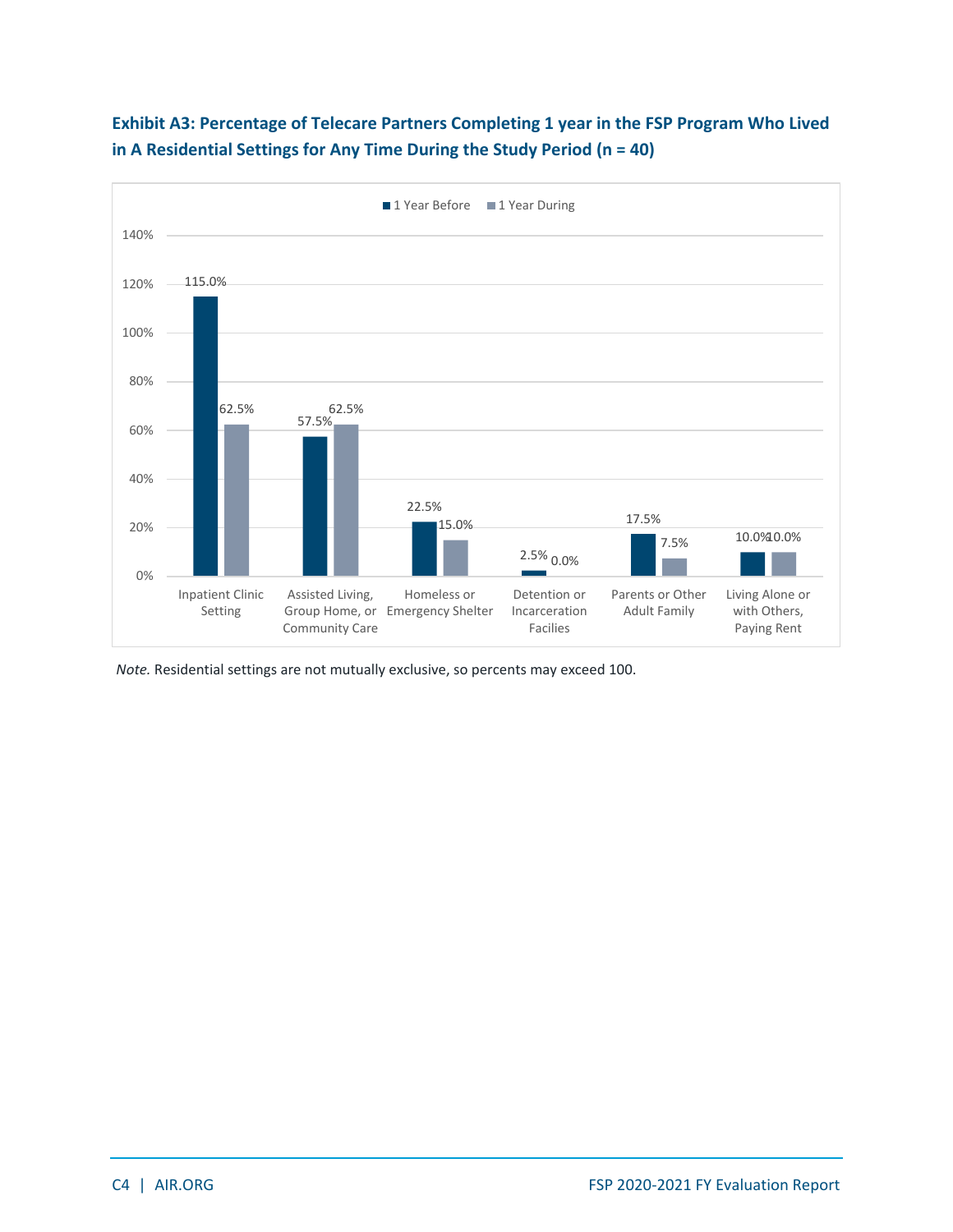# <span id="page-34-0"></span>**Appendix B: Additional Detail on Outcomes by FSP Providers**

This section provides more detail on the results presented in the main report. No outcomes are presented for any group of partners with 10 or fewer individuals.

Exhibit B1-B3 presents the percent of partners with any events the year just prior to FSP enrollment and the first year in an FSP, as well as the percent improvement for each FSP provider. Percent improvement is the change in percent of partners who experienced the named event in the first year of FSP participation relative to the percent of partners experiencing the event in the year prior to participating in FSP.

As can be seen in Exhibit B1, there are improvements comparing the year prior to FSP to the first year during FSP for Caminar on all the available self-reported outcomes.

| <b>Survey Outcomes, Caminar</b>         | 1 Year Before | Year 1<br><b>During</b> | Change (%) |
|-----------------------------------------|---------------|-------------------------|------------|
| <b>Homelessness</b>                     | 37.7%         | 29.7%                   | $-21.2%$   |
| <b>Detention or Incarceration</b>       | 28.0%         | 16.6%                   | $-40.8%$   |
| <b>Arrests</b>                          | 22.9%         | 3.4%                    | $-85.0%$   |
| <b>Mental Health Emergencies</b>        | 72.0%         | 28.0%                   | $-61.1%$   |
| <b>Physical Health Emergencies</b>      | 38.3%         | 12.0%                   | $-68.7%$   |
| <b>Employment</b>                       | 0.0%          | 1.7%                    | N/A        |
| <b>Active Substance Use Disorder</b>    | 49.7%         | 44.6%                   | $-10.3%$   |
| <b>Substance Use Disorder Treatment</b> | 21.1%         | 24.6%                   | 16.2%      |

## <span id="page-34-1"></span>**Exhibit B1. Percent of Caminar Partners with Outcome Events by Year and Percent Change in Prevalence of Outcome Events (Year before FSP vs. the first year of FSP participation) (n=175)**

As can be seen in Exhibit B2, there are improvements comparing the year prior to FSP to the first year during FSP for Telecare on most available self-reported outcomes, except for mental health emergencies, employment, and substance use disorder treatment. The percent difference with employment is reported as N/A because the percent of partners with employment did not change (from 0% to 0%). Thus, the denominator is 0.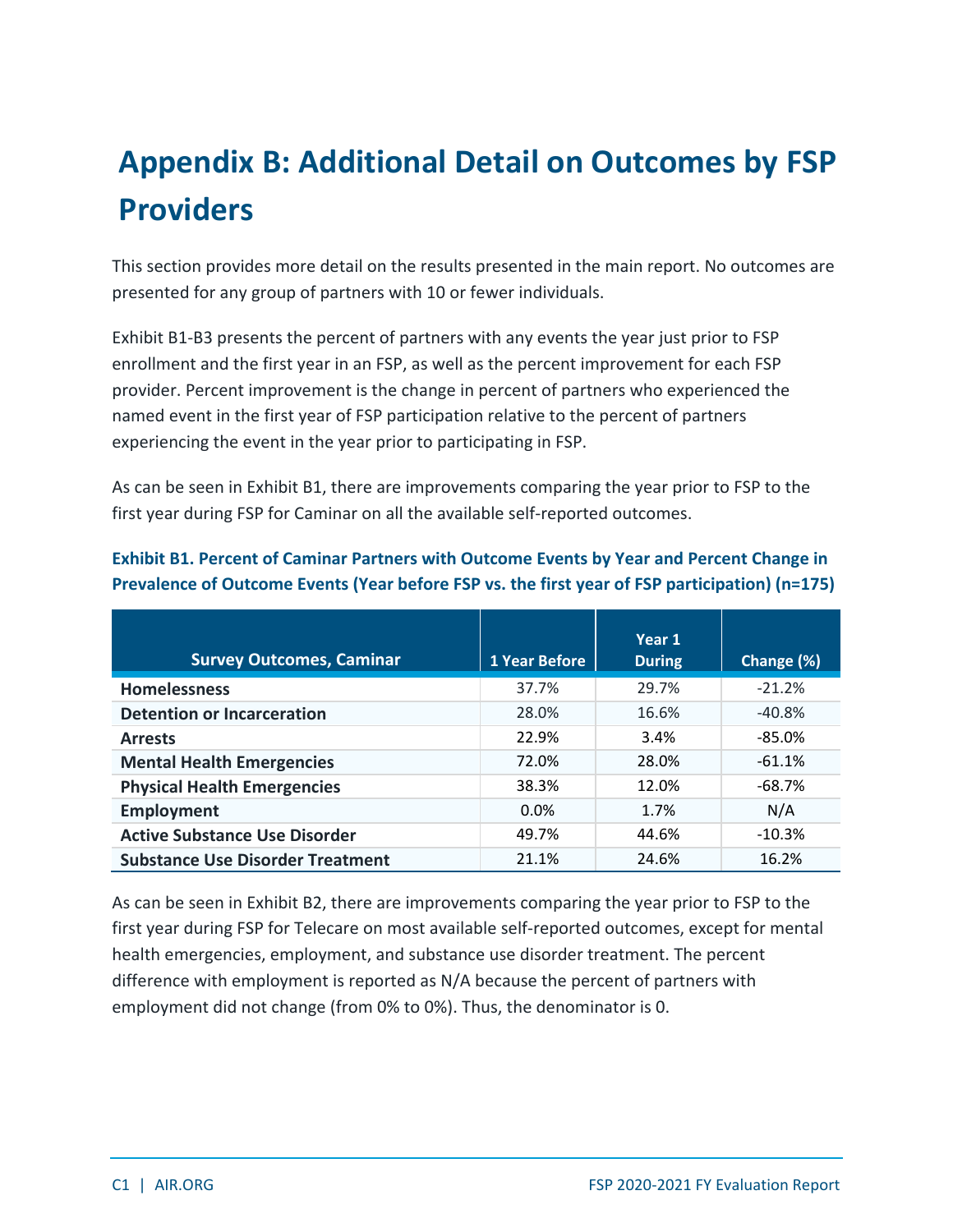<span id="page-35-0"></span>**Exhibit B2. Percent of Telecare Partners with Outcome Events by Year and Percent Change in Prevalence of Outcome Events (Year before FSP vs. the first year of FSP participation) (n=40)**

| <b>Survey Outcomes, Telecare</b>        | <b>1 Year Before</b> | Year 1<br><b>During</b> | Change (%) |
|-----------------------------------------|----------------------|-------------------------|------------|
| <b>Homelessness</b>                     | 22.5%                | 15.0%                   | $-33.3%$   |
| <b>Detention or Incarceration</b>       | 2.5%                 | 0.0%                    | $-100.0\%$ |
| <b>Arrests</b>                          | 15.0%                | 0.0%                    | $-100.0\%$ |
| <b>Mental Health Emergencies</b>        | 27.5%                | 35.0%                   | 27.3%      |
| <b>Physical Health Emergencies</b>      | 15.0%                | 2.5%                    | 83.3%      |
| <b>Employment</b>                       | $0.0\%$              | $0.0\%$                 | N/A        |
| <b>Active Substance Use Disorder</b>    | 57.5%                | 25.0%                   | $-56.5%$   |
| <b>Substance Use Disorder Treatment</b> | 7.5%                 | 0.0%                    | $-100.0%$  |

*Note.* Red (bold) font indicates outcomes that worsened, such as more frequently reported mental health emergencies.

Exhibit B3 shows improvement for Edgewood/Fred Finch partners in all outcomes except for self-rated academic grade and school attendance.

# <span id="page-35-1"></span>**Exhibit B3. Percent of Edgewood/Fred Finch Partners with Outcome Events by Year and Percent Change in Prevalence of Outcome Events (Year before FSP vs. the first year of FSP participation) (n=451)**

| <b>Survey Outcomes, Edgewood</b>   | 1 Year Before | Year 1<br><b>During</b> | Change (%) |
|------------------------------------|---------------|-------------------------|------------|
| <b>Homelessness</b>                | 9.3%          | 8.4%                    | $-9.5%$    |
| Detention or Incarceration         | 14.9%         | 13.5%                   | $-9.0%$    |
| <b>Arrests</b>                     | 40.1%         | 6.7%                    | $-83.4%$   |
| <b>Mental Health Emergencies</b>   | 40.6%         | 7.3%                    | $-82.0%$   |
| <b>Physical Health Emergencies</b> | 15.3%         | 1.3%                    | $-91.3%$   |
| <b>Suspension</b>                  | 15.1%         | 5.5%                    | $-63.2%$   |
| <b>Academic Grade</b>              | 3.33          | 3.09                    | $-7.2%$    |
| <b>School Attendance</b>           | 2.26          | 2.13                    | $-5.9%$    |

*Note.* Red (bold) font indicates outcomes that worsened, such as the decline in grade ratings.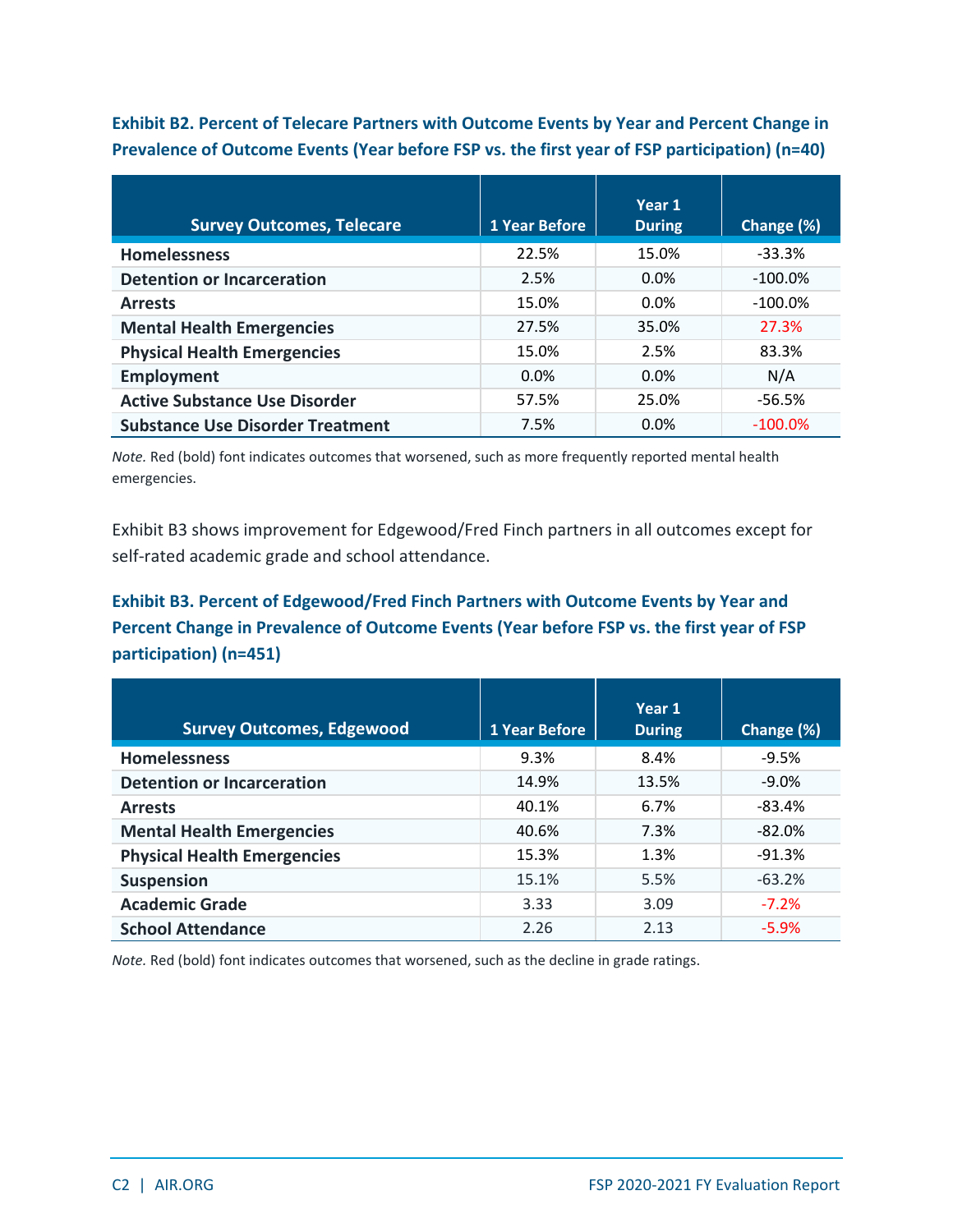# <span id="page-36-0"></span>**Appendix C: Methods**

## **Methodology for FSP Survey Data Analysis**

The FSP survey data are collected by providers via discussions with partners and should thus be viewed as self-report. Among the providers included in these analyses (Edgewood/Fred Finch, Caminar, and Telecare), 666 partners completed a full year with FSP since program inception.

In general, three datasets are obtained for this report: one from Caminar, one from Telecare and one from Edgewood/Fred Finch. All providers provide their datasets in a Microsoft Excel format. In 2018, Telecare changed their data system for the FSP survey in which the data structure and variable names were different from before. Due to data reliability issues, Telecare only provided the data after their data system change—i.e., data from December 2018 onward. Therefore, the main analysis of this report includes all Caminar and Edgewood/Fred Finch partners, and a separate analysis is included for Telecare data since December 2018.

Edgewood/Fred Finch serve child partners and transitional age youth (TAY) partners. Caminar and Telecare serve primarily adult and older adult partners, and a small number of older TAY clients. Exhibit C1 below describes the age group of partners completing at least one full year of FSP from 2006 to 2021 by provider. For Telecare, this data includes December 2018 through June 2021.

| <b>Age Group</b>            | Edgewood/<br><b>Fred Finch</b> | <b>Caminar</b> | <b>Telecare</b> | Total* |
|-----------------------------|--------------------------------|----------------|-----------------|--------|
| Child (aged 16 and younger) | 201                            | $- -$          | $- -$           | 201    |
| TAY (aged $17 - 25$ )       | 250                            | 43             |                 | 295    |
| Adult (aged 26 -59)         | $- -$                          | 113            | 25              | 138    |
| Older Adult (aged 60+)      | --                             | 19             | 13              | 32     |
| <b>Total</b>                | 451                            | 175            | 40              | 666    |

### <span id="page-36-1"></span>**Exhibit C1: Summary of Partners One Full Year of FSP**

*Note.* \*Telecare partners in the analysis include only those who joined the FSP after December 1, 2018 due to data availability. Telecare partners were not reported in the survey outcomes by age group, a separate analysis was conducted for Telecare partners all age groups combined due to small sample size.

A master assessment file with FSP start and end dates and length of FSP tenure was created at the client level. Note that for clients who stopped and then reestablished their FSPs, we only kept the record corresponding with their most recent participation in an FSP (using Global ID), as indicated in the State's documentation.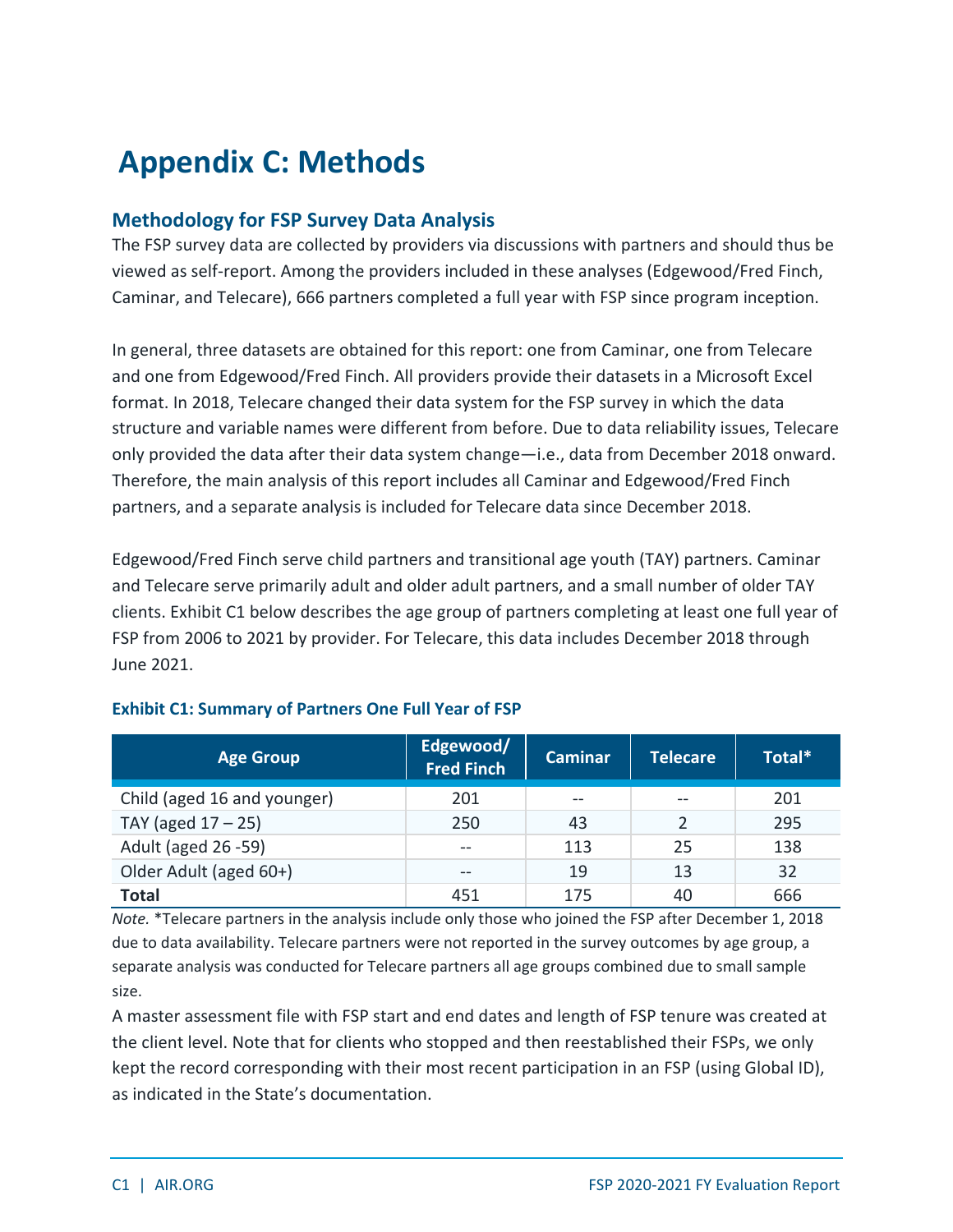*Partner type* (child, TAY, adult, and older adult) is determined by the Partnership Assessment Form (PAF) data.

- For Caminar and Edgewood/Fred Finch, this was done by selecting records with specific Age Group codes, i.e.:
	- o Caminar: selected records with Age Group codes of "7" (TAY partner, aged 17 to 25), "4" (adult partner, aged 25 to 59), and "10" (older adult partner, aged 60 and older).
	- $\circ$  Edgewood/Fred Finch: selected records with Age Group codes of "1" (child partner, aged 16 and younger) and "4" (TAY partner, aged 17 to 25).
	- o In both cases, this was confirmed using the data file's continuous *Age* variable.
- For Telecare data, partners were given an age appropriate PAF. Records with specific *Form Type* codes were retained in the analysis (i.e., Form Types "TAY\_PAF". "Adult\_PAF" and "OA\_PAF").

*Partnership date* and *end date* were determined as follows: Partnership date was determined using enrollment start date. End date was determined by the reported date of the partnership status change in the Key Event Tracking (KET) form to "discontinued." For clients still enrolled at the time of data acquisition, we assigned an end date of June 30, 2021.

All data management and analysis was conducted in Stata. All code is available upon request. Additional details on the methodology for each outcome are presented below.

### *Residential Setting*

- 1. Residential settings were grouped into categories as described in the table below (Exhibit C2).
- 2. The baseline data were populated using the variable *PastTwelveDays* (Caminar and Edgewood/Fred Finch) or *res\_past12m\_days\_int* (Telecare) collected by the PAF. Individuals without any reported locations were assigned to the "Don't Know" category.
- 3. The partner's first residential status once they joined FSP is determined by the *Current* (Caminar and Edgewood/Fred Finch) or *res\_curr\_dsr* (Telecare), collected by the PAF. Individuals without any reported current residence were assigned to the "Don't Know" category. Some individuals had more than one first residence location. In this case, if there was one residence with a later date (as indicated by the variable, *DateResidentialChange* (Caminar and Edgewood/Fred Finch) or *main\_resident\_date* (Telecare) ), this residence was considered to be the first residential setting. If the residences were marked with the same date, both were considered as part of the partner's first year in an FSP.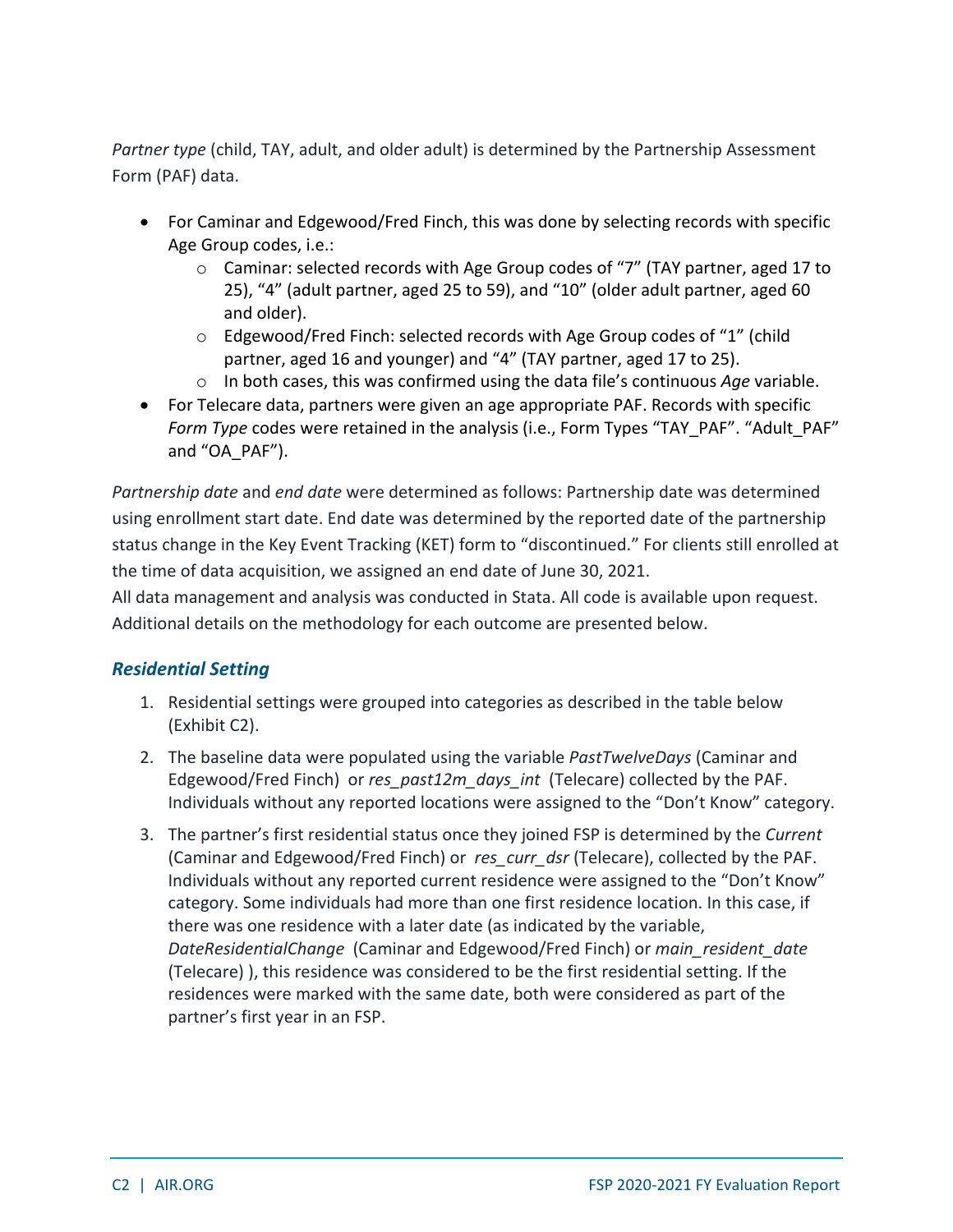4. Additional residential settings for the first year were found using the KET data, inclusive of all residence types listed with a corresponding date of residential change (*DateResidentialChange* (Caminar and Edgewood/Fred Finch) or *main\_resident\_date* (Telecare) ) occurring within one year of the FSP partnership start date. If no residential data were captured subsequent to the PAF by a KET, it was assumed that the individual remained in their original residential setting.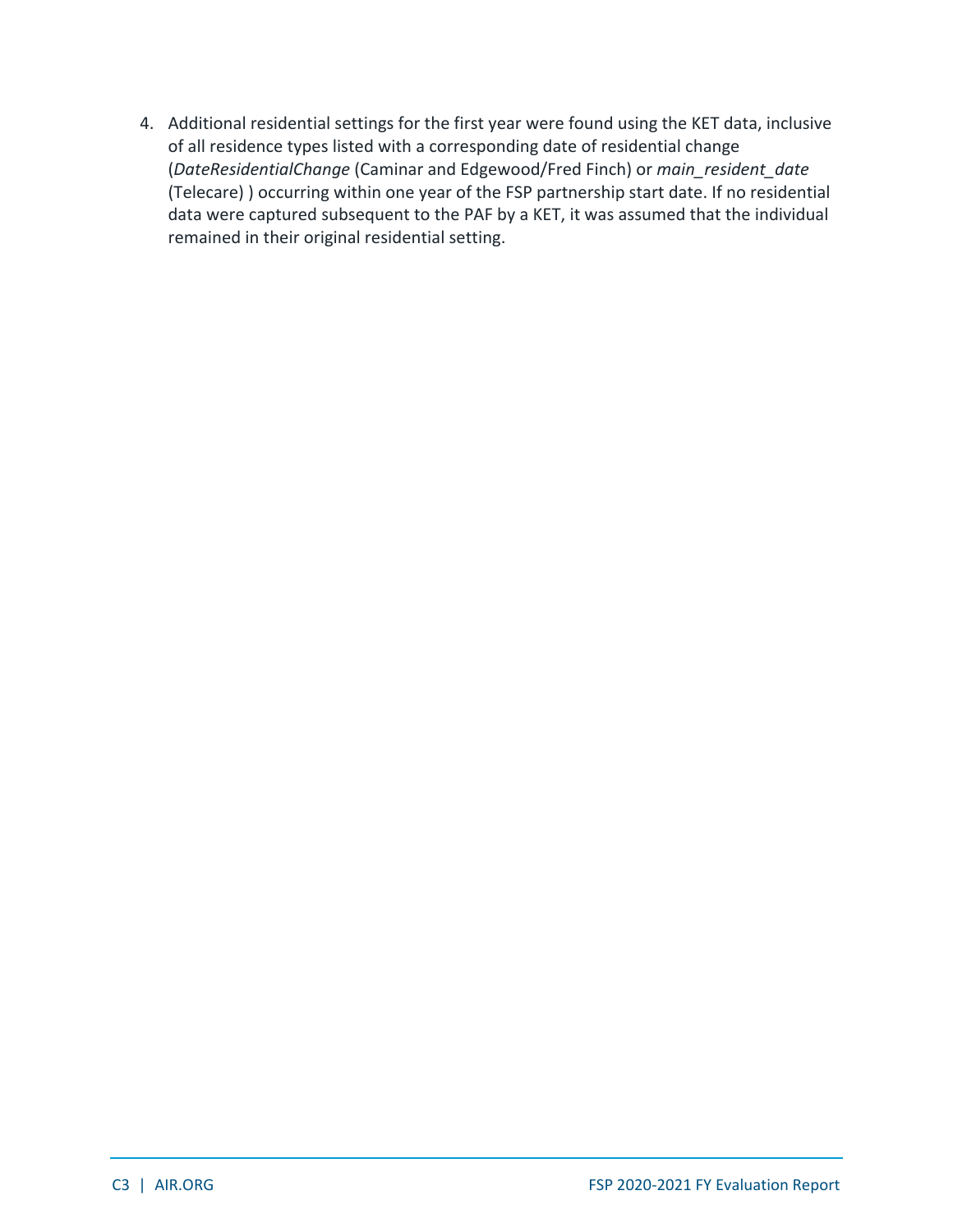# <span id="page-39-0"></span>**Exhibit C2: Residential Setting Categories and Corresponding Classification Values used to Derive Them**

<span id="page-39-1"></span>

| <b>Category</b>                                | Telecare, Caminar,<br><b>Edgewood/Fred</b><br><b>FinchSetting Value<sup>7</sup></b> |
|------------------------------------------------|-------------------------------------------------------------------------------------|
| With family or parents                         |                                                                                     |
| With parents                                   | 1                                                                                   |
| With other family                              | $\overline{2}$                                                                      |
| Alone                                          |                                                                                     |
| Apartment alone or with spouse                 | 3                                                                                   |
| Single occupancy (must hold lease)             | 19                                                                                  |
| <b>Foster home</b>                             |                                                                                     |
| Foster home with relative                      | $\overline{4}$                                                                      |
| Foster home with non-relative                  | 5                                                                                   |
| <b>Homeless or Emergency Shelter</b>           |                                                                                     |
| <b>Emergency shelter</b>                       | 6                                                                                   |
| Homeless                                       | 7                                                                                   |
| Assisted living, group home, or community care |                                                                                     |
| Individual placement                           | 20                                                                                  |
| Assisted living facility                       | 28                                                                                  |
| Congregate placement                           | 21                                                                                  |
| Community care                                 | 22                                                                                  |
| Group home (Level 0-11)                        | 11                                                                                  |
| Group home (Level 12-14)                       | 12                                                                                  |
| Community treatment                            | 13                                                                                  |
| <b>Residential treatment</b>                   | 14                                                                                  |
| <b>Inpatient Facility</b>                      |                                                                                     |
| Acute medical                                  | 8                                                                                   |
| Psychiatric hospital (other than state)        | 9                                                                                   |
| Psychiatric hospital (state)                   | 10                                                                                  |
| Nursing facility, physical                     | 23                                                                                  |
| Nursing facility, psychiatric                  | 24                                                                                  |
| Long-term care                                 | 25                                                                                  |
| Incarcerated                                   |                                                                                     |
| Juvenile Hall                                  | 15                                                                                  |
| Division of Juvenile Justice                   | 16                                                                                  |
| Jail                                           | 27                                                                                  |
| Prison                                         | 26                                                                                  |
| <b>Other / Don't Know</b>                      |                                                                                     |
| Don't know                                     | 18                                                                                  |
| Other                                          | 17                                                                                  |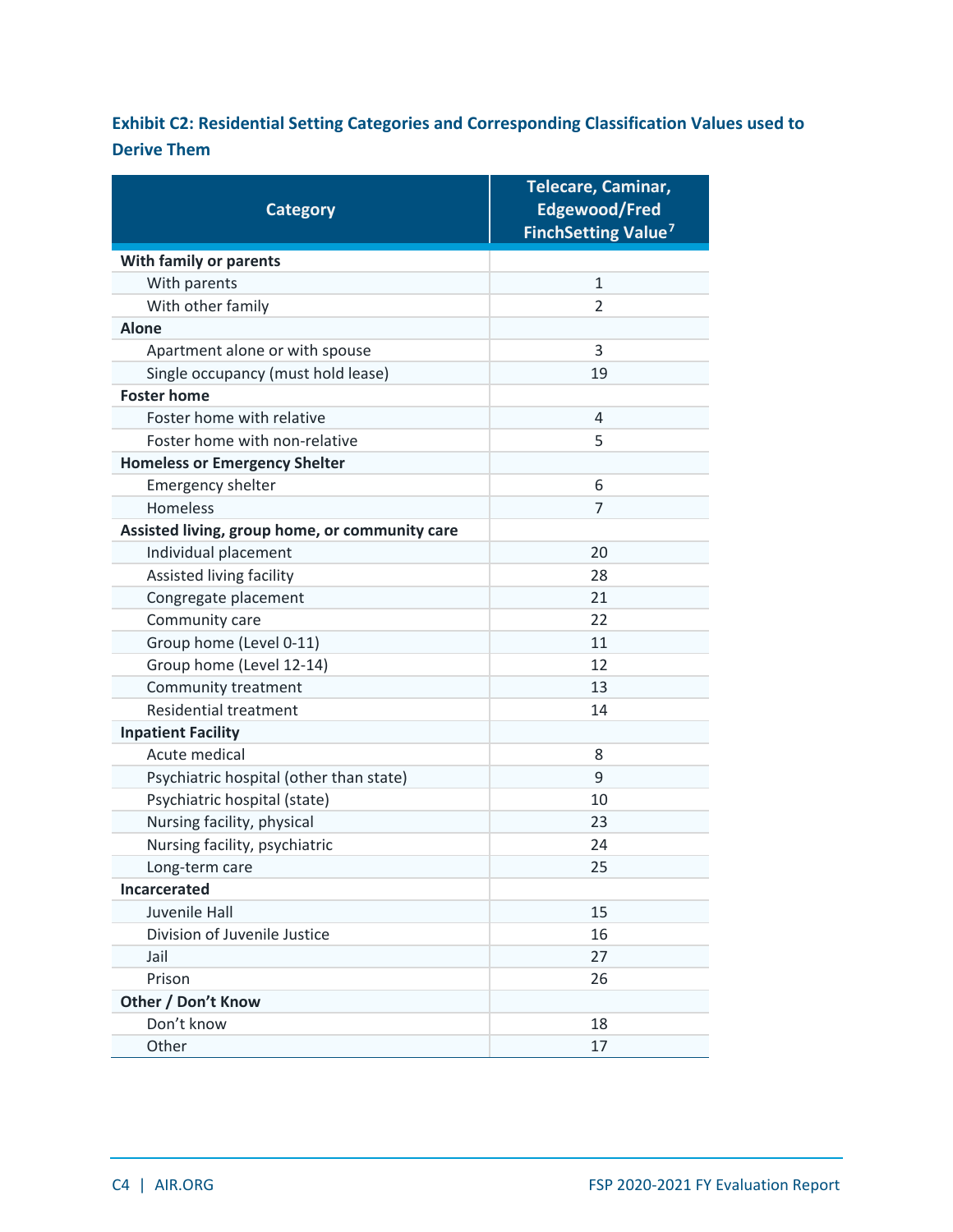#### *Employment*

Employment outcomes were generated for adults only. Therefore, Edgewood/Fred Finch data were excluded.

- 1. The baseline data were populated using the PAF data. An individual was considered as having had any employment if there was a non-zero, non-blank value for one of the following variables (note that variable names differ slightly by dataset):
	- a. Any competitive employment in past twelve months (any competitive employment; any competitive employment for any average number of hours per week; any average wage for competitive employment)
	- b. Any other employment in past twelve months (any other employment; any other employment for any average number of hours per week; any average wage for any other employment)
- 2. Ongoing employment was populated using any dates of employment change (variable names vary slightly by file) noted in the KET file within the first year of membership in FSP (as determined by the partnership start date). An employment change was coded if the new employment status code corresponding to the employment change date indicated competitive employment or other employment. If the KET contained no information on employment, the original employment was presumed to sustain throughout FSP membership.

#### *Arrests*

- 1. The baseline arrest data were populated using the variable *ArrestsPast12* (Caminar and Edgewood/Fred Finch) or *lgl\_arrest\_p12\_times* (Telecare) collected by the PAF. If the variable was blank, the partner was assumed to have zero arrests in the year prior to FSP.
- 2. Ongoing arrests were populated using any dates of arrest (variable names vary slightly by file) noted in the KET file within the first year of membership in FSP (as determined by the partnership date). If the KET contained no information on arrests, the partner was assumed to have had no arrests in the first year in an FSP.

#### *Mental and Physical Health Emergencies*

1. The baseline utilization of emergency services was populated using the PAF's variables for mental health emergencies (*MenRelated* (Caminar and Edgewood/Fred Finch) or *emr\_mental\_p12* (Telecare)*)* and physical health emergencies (*PhysRelated* (Caminar

<sup>7</sup> Setting names determined by the following guide:

https://mhdatapublic.blob.core.windows.net/fsp/DCR%20Data%20Dictionary\_2011-09-15.pdf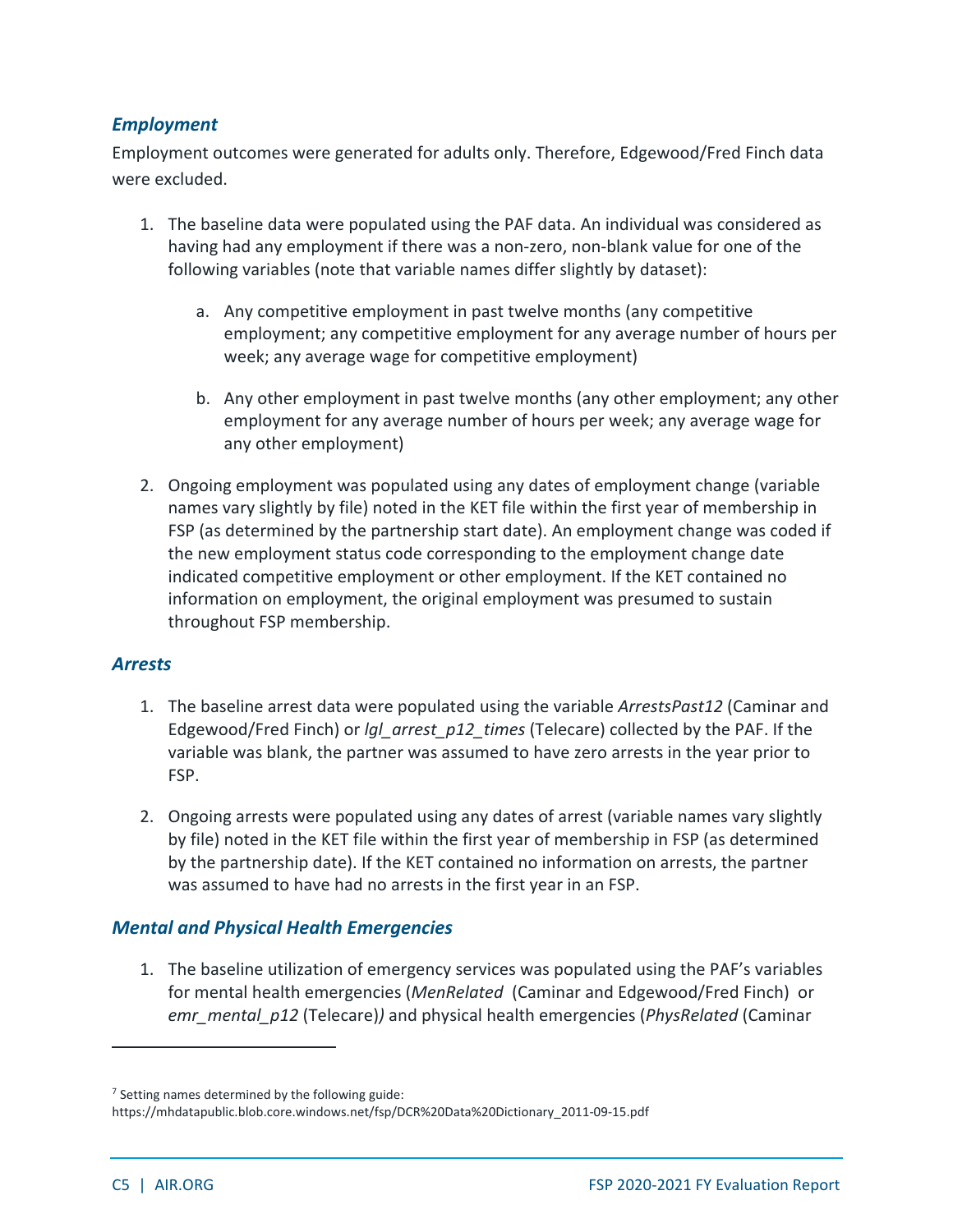and Edgewood/Fred Finch) or *emr\_physical\_p12* (Telecare)*),* respectively. If either of these fields were blank, the partner was assumed to have had zero emergencies of that type in the year prior to FSP.

2. Ongoing emergencies were populated using the variable indicating the date of emergency (variable names vary slightly by file) in the KET file, as long as the date is within the first year with FSP as determined by the partnership date. The type of emergency was indicated by *EmergencyType* (Caminar and Edgewood/Fred Finch) or *main\_emergency\_int\_dsr* (Telecare) ("1"=physical; "2"=mental). We assumed that no information on emergencies in the KET indicated that no emergencies had occurred in the first year on FSP.

#### *Substance Use Disorder*

- 1. Baseline data on substance use disorder were populated using variables in the PAF for active substance use disorder (*ActiveProblem* (Caminar and Edgewood/Fred Finch) or *sub\_co\_mh\_sa\_probl\_past* (Telecare)*)* and participation in substance use disorder treatment and recovery services (*AbuseServices* (Caminar and Edgewood/Fred Finch) or *sub\_sa\_services\_now* (Telecare)*)*. If these fields were blank, the partner was assumed to have had no substance use disorder nor received substance use disorder treatment and recovery services in the year prior to FSP.
- 2. Ongoing substance use disorder data were populated using the 3M data variables of the same name. Any record of an active substance use disorder or participation a substance use disorder treatment during the first year of FSP was recorded. If there were no observations in the variables of interest, clients were assumed to have no ongoing substance use disorder or participation in substance use disorder treatment.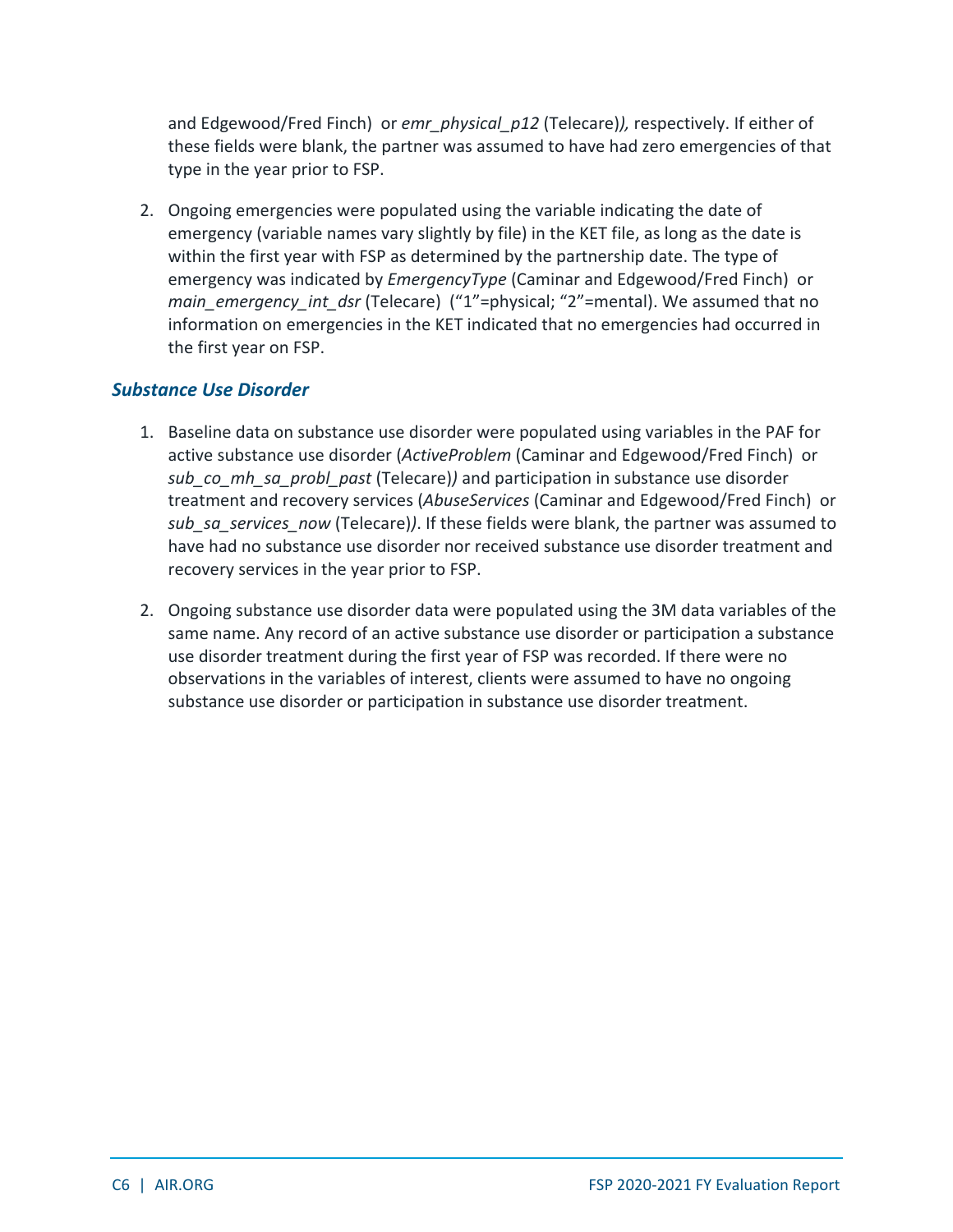## **Methodology for Avatar Data Analysis**

Hospitalization outcomes were derived from electronic health records (EHR) data obtained through the Avatar system. Using EHR data avoids some of the reliability shortcomings of selfreported information but presents several challenges as well. The Avatar system is limited to individuals who obtain care in the County hospital system. Hospitalizations outside of the County, or in private hospitals, are not captured. The hospitalization outcomes include 816 partners who were both (1) included in the Avatar system and (2) completed one full year or more in a FSP program by the June 2021 data acquisition date. Thus, individuals included in the EHR analysis had to have started with the FSP between July 2006 (the program's inception) and June 2020.

All data management and analysis were conducted in Stata. Code is available upon request.

To count instances of psychiatric hospitalizations and PES admissions, we relied on the Avatar *view\_episode\_summary\_admit* table. Exhibit C3 shows the corresponding program codes. Additionally, FSP episodes were identified through the Avatar *episode\_history* table.

| <b>Program code</b>                   | <b>Program value</b>                     |  |
|---------------------------------------|------------------------------------------|--|
| <b>Psychiatric Hospitalizations</b>   |                                          |  |
| 410200                                | ZZ410200 PENINSULA HOSPITAL INPT-MSO I/A |  |
| 410205                                | 410205 PENINSULA HOSPITAL INPATIENT      |  |
| 410700                                | 410700 SMMC INPATIENT                    |  |
| 921005                                | 921005 NONCONTRACT INPATIENT             |  |
| 926605                                | 926605 JOHN MUIR MED. CTR INPT MAN CARE  |  |
| <b>Psychiatric Emergency Services</b> |                                          |  |
| 410702                                | Z410702 SMMC PES -termed 10/31/14        |  |
| 410703                                | 410703 PRE CONV SMMC PES~INACTIVE        |  |
| 41CZ00                                | 41CZ00 SAN MATEO MEDICAL CENTER - PES    |  |

#### **Exhibit C3: Program codes among clients ever in the FSP**

*Notes.* Data represent all utilization from FSP clients for these codes, as pulled from Avatar on February 18, 2022.

Partner type (child, TAY, adult, and older adult) was determined by the partner's age on the start date of the FSP program, as derived from the *c\_date\_of\_birth* variable from the *view\_episode\_summary\_admit* table and the *FSP\_admit\_dt* variable from the *episode\_history* table.

As we have discussed in the previous year's report, the distribution of partners by age group is different between the Avatar data and the FSP Survey data. This is likely due to the different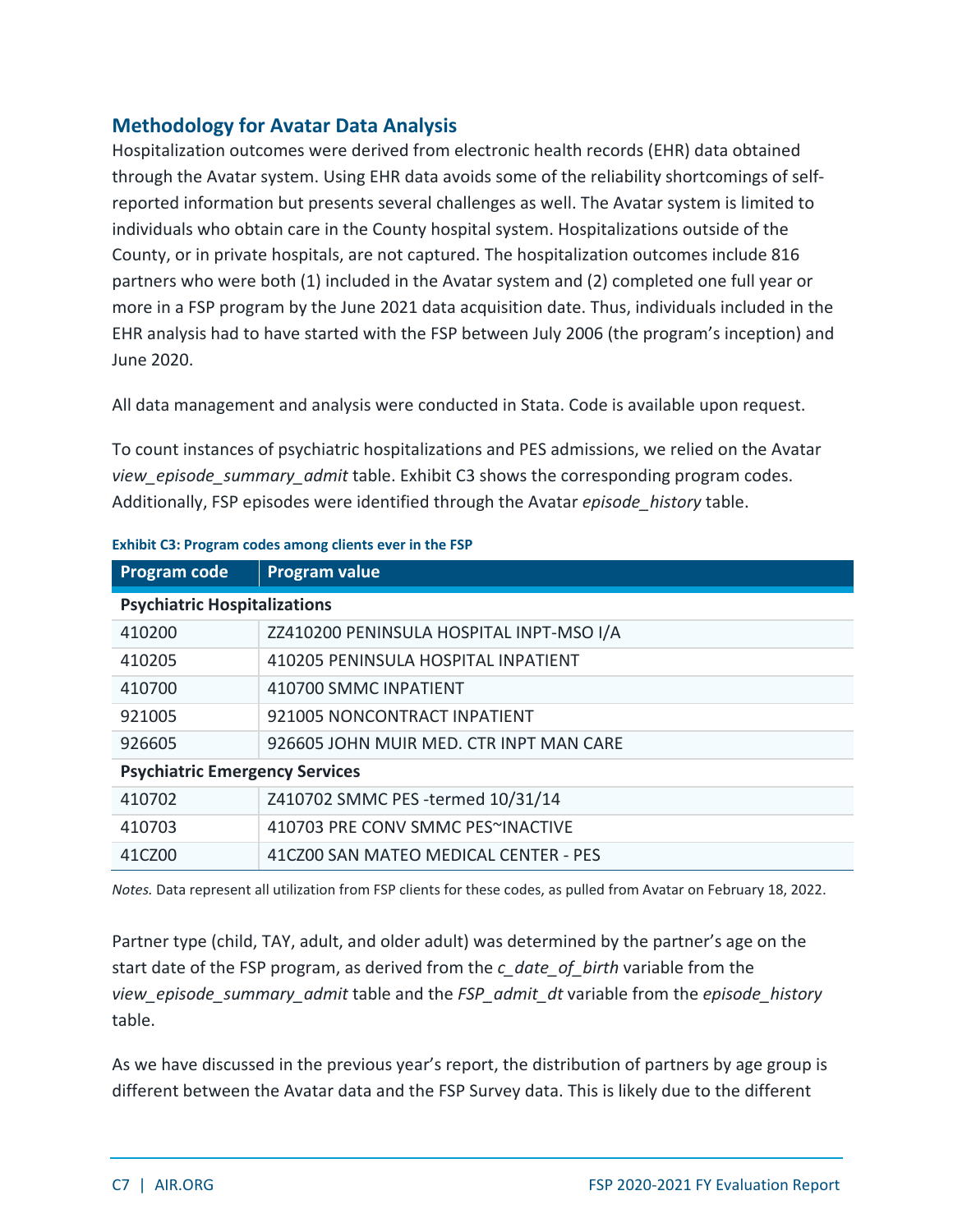ways age group was determined. For the survey data, AIR determined age group by whether the partner was evaluated using the child, TAY, adult, or older adult FSP survey forms. For the Avatar data, AIR assigned individuals to an age group based upon the date they joined FSP and their reported date of birth.